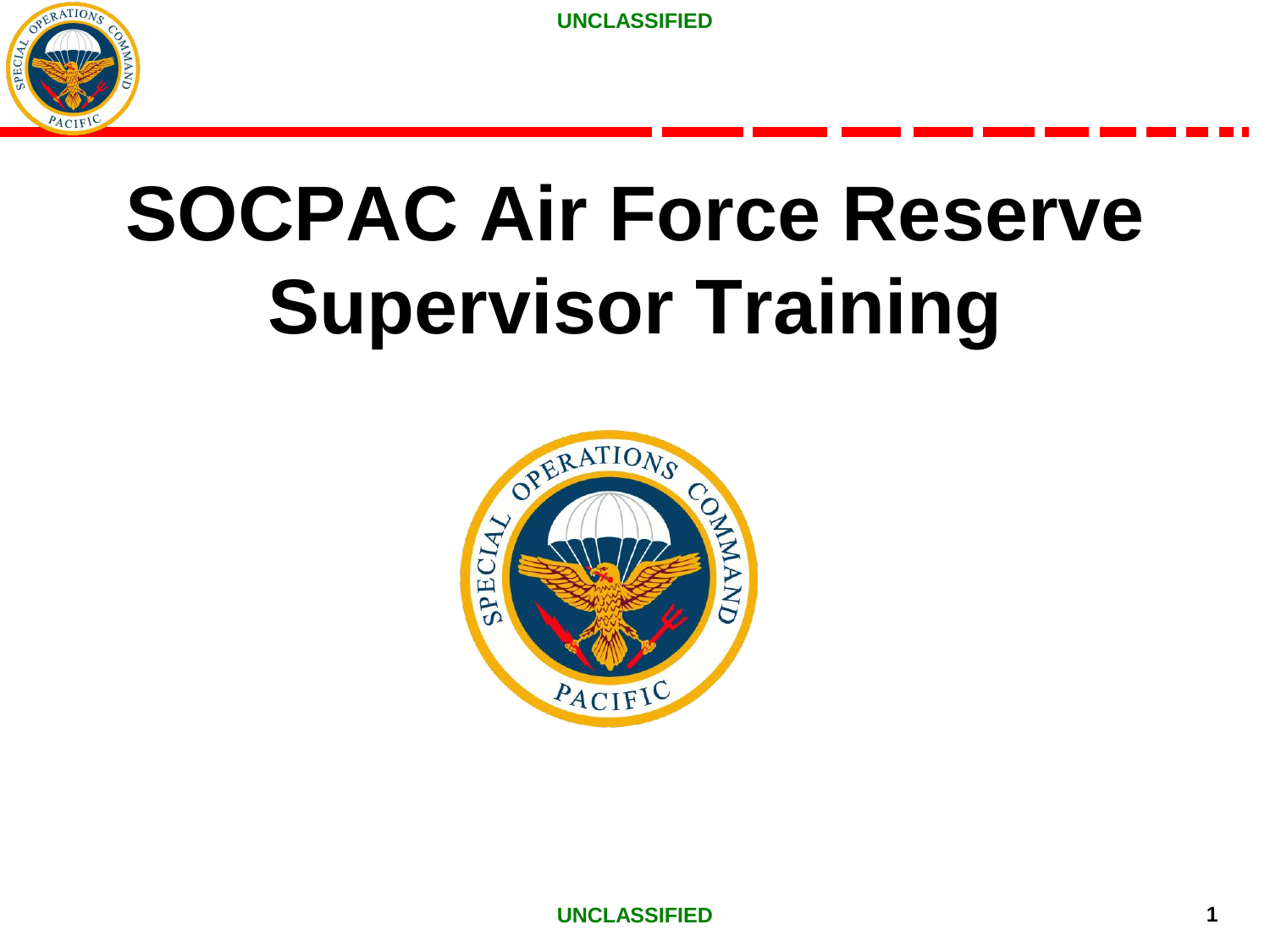

- ❑ **USAFR Structure**
- ❑ **RIO Det 6**
- ❑ **URC/Supervisor Roles and Responsibilities**
- ❑ **FY Schedule Submission**
- ❑ **Participation**
- ❑ **Evaluations**
- ❑ **Promotions**
- ❑ **Readiness**
- ❑ **Military Personnel Appropriation (MPA) Request**

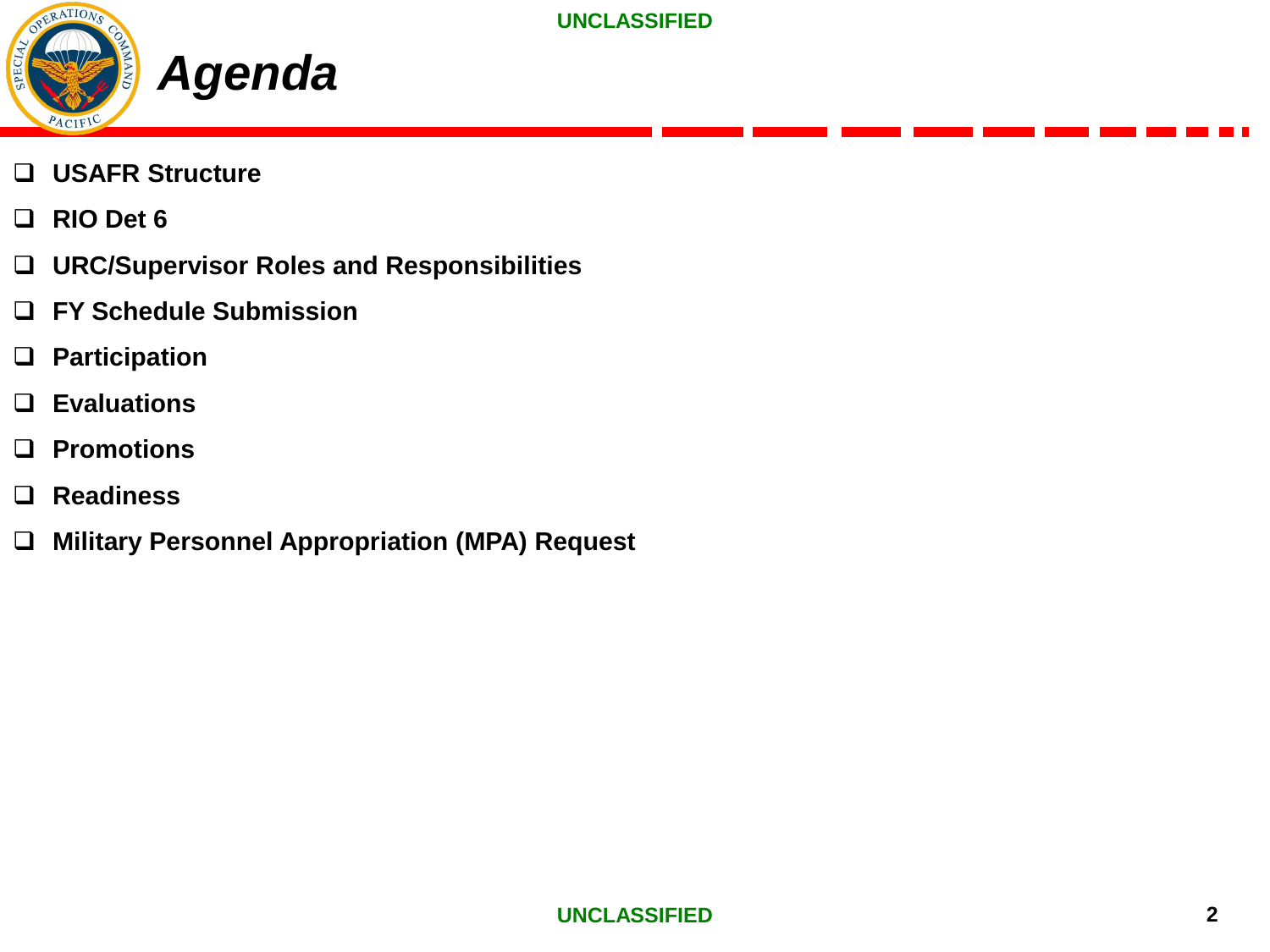

# *USAFR Structure*

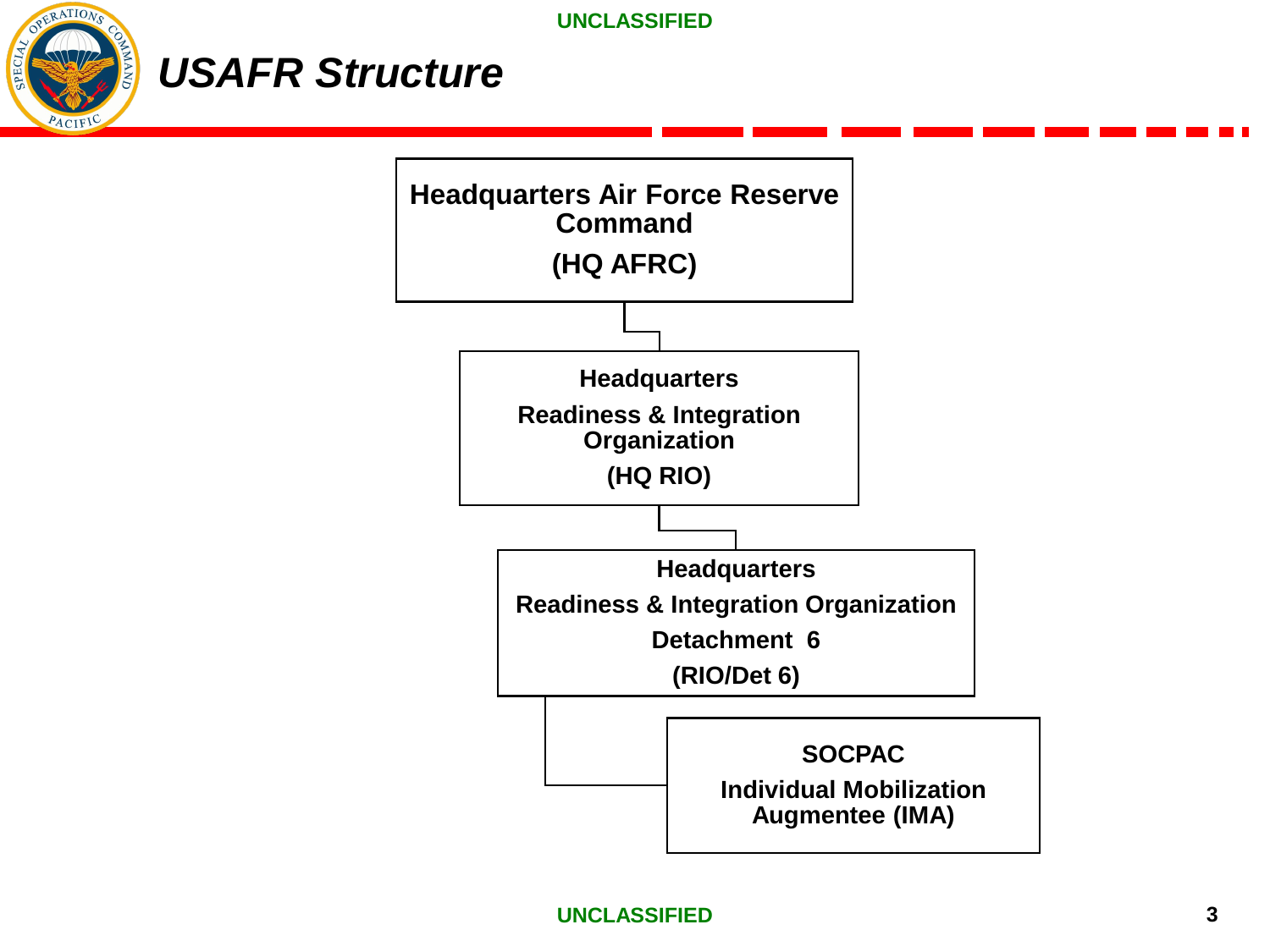

### *RIO Detachment 6*

**Readiness and Integration Organization (RIO) Detachment 6 MacDill Air Force Base, Florida Services: CENTCOM, SOCOM, SOUTHCOM, AFSOC, ACC Hours of Operation: 0730 – 1630 (EST) Email: HQ RIO/Det 6 Resource Management [RIODET6@us.af.mil](mailto:RIODET6@us.af.mil) HQ RIO/Det 6 Assignments [riodet6forcemgmt@us.af.mil](mailto:riodet6forcemgmt@us.af.mil) HQ RIO/Det 6 Readiness [riodet6.readiness@us.af.mil](mailto:riodet6.readiness@us.af.mil) DSN: 312-968-5035 Comm: 813-828-5035**

**Mailing Address: 8126 Hangar Loop Dr., MacDill AFB, FL 33621**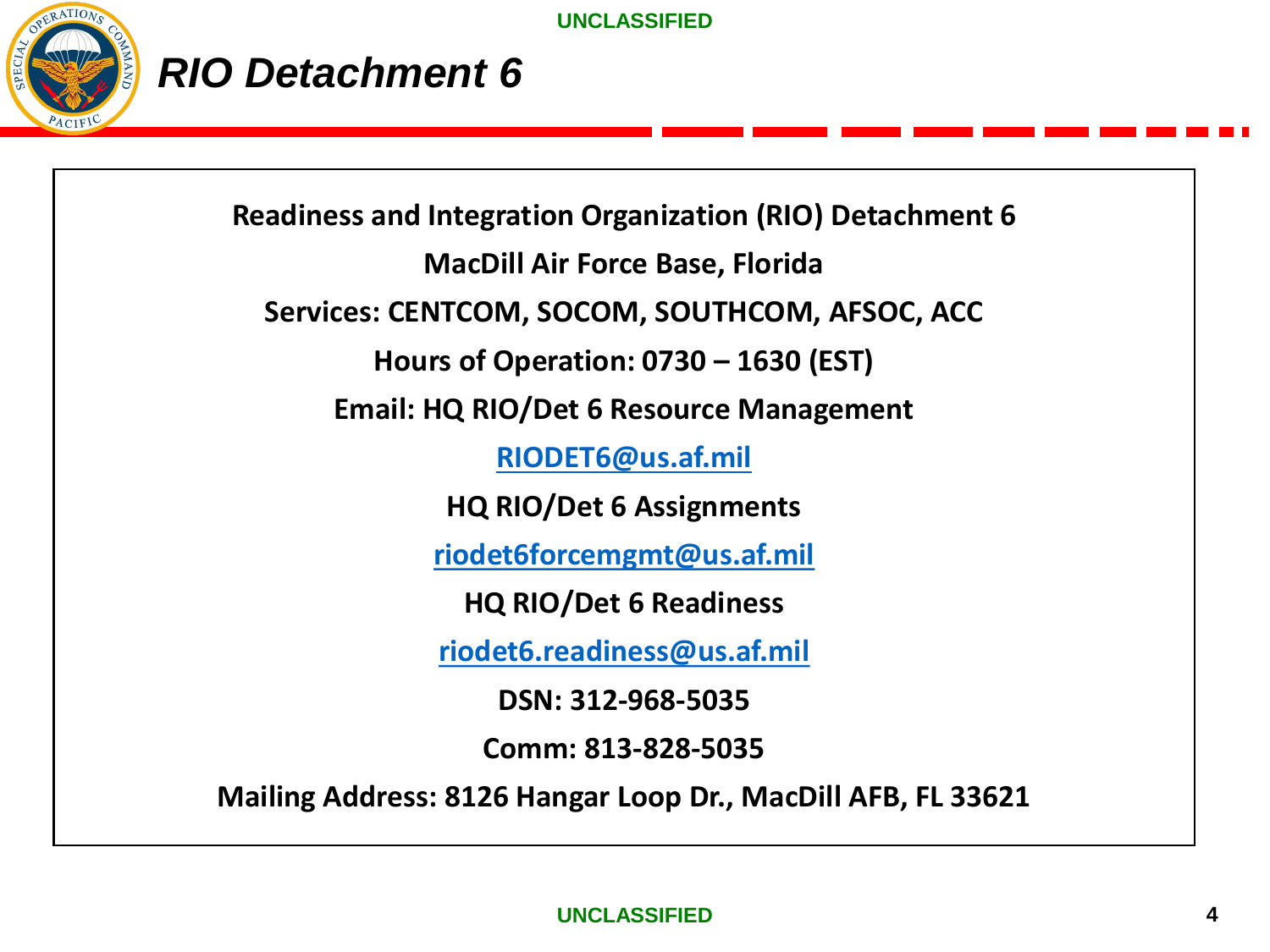

## *RIO Detachment 6 Roles & Responsibilities*

- ❑ **Standardize management of IRs.**
- ❑ Provides IRs a chain of command, with accountability through ARPC to the AFRC/CC.
- ❑ **Maintains concurrent ADCON w/AD commanders**.
- ❑ Supports Active Duty (AD) with education & training on IR management to ensure full integration/utilization of IRs.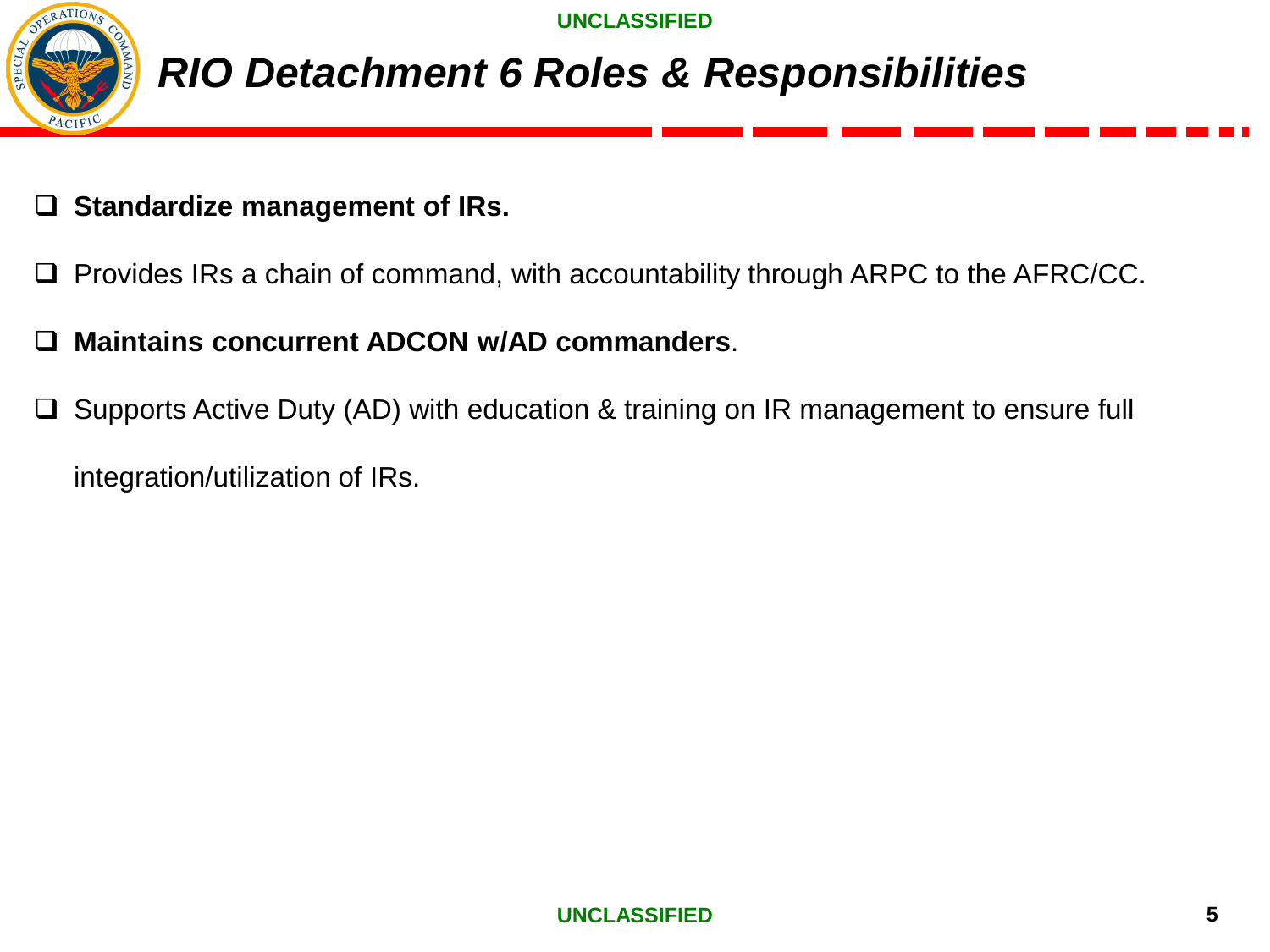

# *RIO Detachment 6 Roles & Responsibilities*

### **Resource Management**

- Bonuses
- DTS
- CAC Reader Request
- ETS/SRP/Reenlistments
- Newcomers & Force Development Briefings
- Newsletter
- EDEB
- RSSB
- RDEDB

### **Readiness**

- AROWS-R
- AT Special Tour Request
- Rental Car Request
- Deployments/SOUs
- Mobilizations
- M4S Validation
- OJT/CDC Request
- UGT Management
- School Request
- Participation Management
- Participation Waivers
- Sanctuary Waivers
- Readiness Management
- Telecommute Agreements
- Voluntary Tour Checklist

### **Force Management**

- AEF Indicators
- AFRISS-TF
- Assignments
- Classification Updates
- Duty Title Updates
- AF Form 2096
- Enlisted Promotions
- Step II Promotions
- Foreign Language Proficiency Pay
- HYT/MSD
- Retirements
- Separations
- Transfers
- Tender of Resignation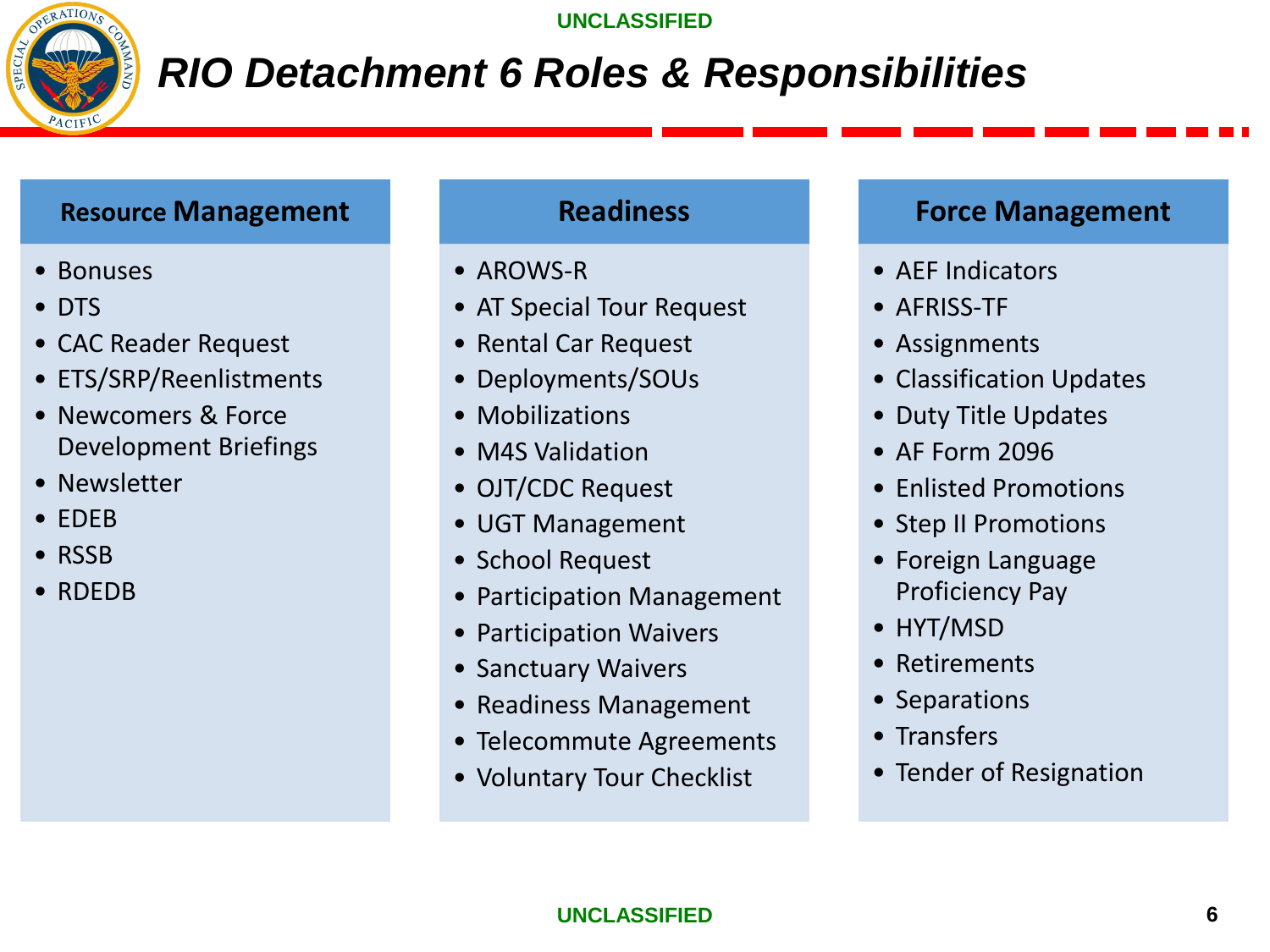OPERATIONS

**UNCLASSIFIED** 

# *SOJ1 Air Force Unit Reserve Coordinators (URC)*

|                                                                                                                                                                                  |                                                                                                                                                                                                    | <b>Capt Natalie Burke (AD)</b><br><b>Chief of Personnel Programs</b><br>DSN: 315-477-6015<br>Comm: 808-477-6015<br>NIPR: Natalie.burke@socom.mil | SIPR: Natalie.burke@socom.smil.mil                                                                                                                                                   |                                                                                                                                                                                         |
|----------------------------------------------------------------------------------------------------------------------------------------------------------------------------------|----------------------------------------------------------------------------------------------------------------------------------------------------------------------------------------------------|--------------------------------------------------------------------------------------------------------------------------------------------------|--------------------------------------------------------------------------------------------------------------------------------------------------------------------------------------|-----------------------------------------------------------------------------------------------------------------------------------------------------------------------------------------|
| DSN: 315-477-9979                                                                                                                                                                | <b>SMSgt Prentice McAfee (AD)</b><br><b>Supt, Air Force Programs</b><br>Comm: 808-477-9979<br>NIPR: prentice.Mcafee@socom.mil<br>SIPR: prentice.Mcafee@socom.smil.mil                              |                                                                                                                                                  |                                                                                                                                                                                      |                                                                                                                                                                                         |
|                                                                                                                                                                                  |                                                                                                                                                                                                    |                                                                                                                                                  |                                                                                                                                                                                      |                                                                                                                                                                                         |
| <b>TSgt Joe Fussell (AD)</b><br>Unit Reserve Coordinator (URC)<br>DSN: 315-477-9675<br>Comm: 808-477-9675<br>NIPR: joe.h.fussell@socom.mil<br>SIPR: joe.h.fussell@socom.smil.mil | <b>TSgt Daniela Knutson (AD)</b><br><b>Unit Reserve Coordinator (URC)</b><br>DSN: 315-477-2946<br>Comm: 808-477-2946<br>NIPR: daniela.knutson@socom.mil<br>SIPR:<br>daniela.knutson@socom.smil.mil |                                                                                                                                                  | <b>MSgt Stephen Tao (IMA)</b><br><b>Unit Reserve Coordinator (URC)</b><br>DSN: 315-477-1637<br>Comm: 808-477-1637<br>NIPR: stephen.tao@socom.mil<br>SIPR: stephen.tao@socom.smil.mil | <b>TSgt Audrey Evins (IMA)</b><br><b>Unit Reserve Coordinator (URC)</b><br>DSN: 315-477-2903<br>Comm: 808-477-2903<br>NIPR: audrey.evins@socom.mil<br>SIPR: audrey.evins@socom.smil.mil |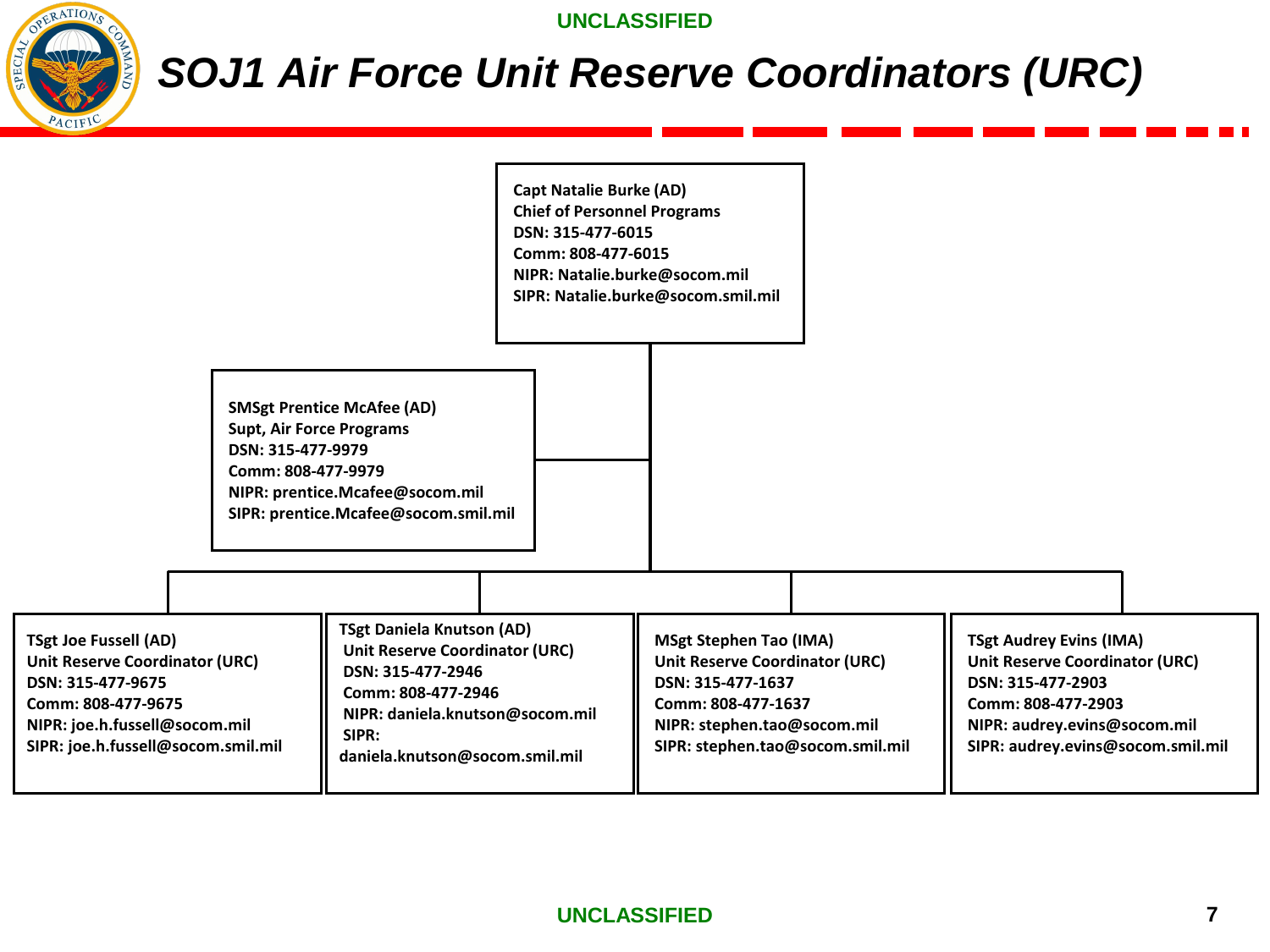

# *URC Roles and Responsibilities*

❑ The Unit Reserve Coordinator (URC) represents the Active Component commander/director, by overseeing the IMA program at the unit level and is key to a successful reserve program.

❑ **Assist supervisors and other staff in managing unit commander's programs** to ensure all guidelines are being followed in accordance with applicable AF, AFRC, and HQ IMAs RIO policies:

- ❑ Unit Fitness Program Manager (UFPM)
- ❑ Unit Deployment Manager (UDM)
- ❑ Unit Training Manager (UTM)
- ❑ Unit Security Manager (USM)
- ❑ Drug Demand Reduction Program (DDRP) Trusted Agent
- ❑ Government Travel Card (GTC)/Control Spend Account (CSA)
- ❑ Awards & Decorations
- ❑ Evaluations
- ❑ Responsible for ensuring all personnel actions (i.e., promotions, upgrades, changes of reporting official) are completed promptly, updating the system and also for creating and maintaining IMAs Management Folders.
- ❑ Review management products (alpha rosters, assignment/attachment rosters, IMA readiness rosters etc.) on a monthly basis to ensure data accuracy and report readiness statistics to commander.
- ❑ **URCs are a critical liaison between RIO/Detachment 6, IMAs and Supervisors** for distribution of information and accountability purposes; therefore, it is imperative that each IMA communicates with their URC and notifies them of significant life events that may have an effect on the IMA career.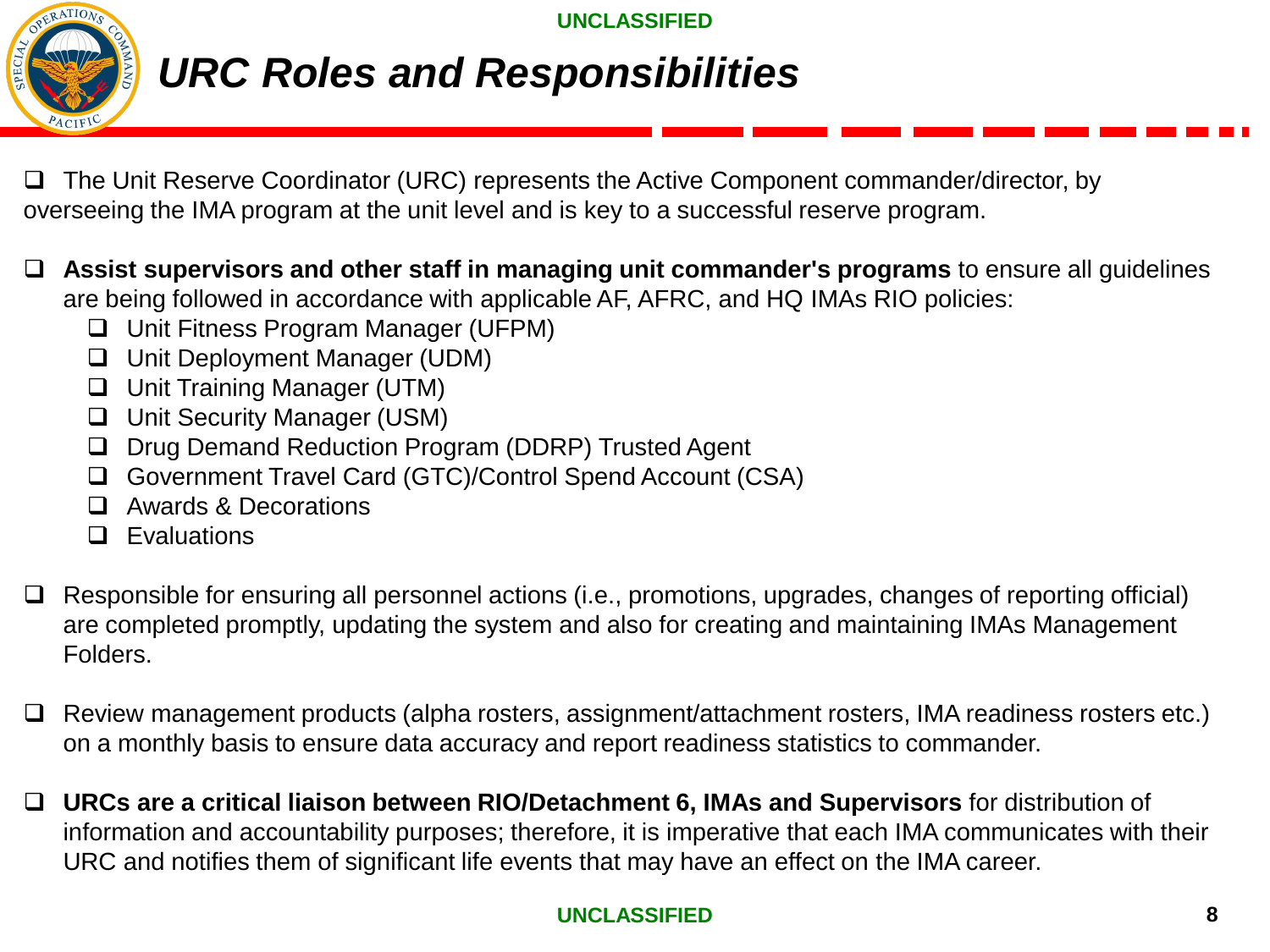

# *Supervisor Roles and Responsibilities*

- ❑ The IMAs supervisor is responsible for **familiarizing the member with unit mission and mobilization role**.
- ❑ **Coordinate and document Annual Training (AT), Inactive Duty for Training (IDT) periods.**
- $\Box$  Act as a focal point for formal and proficiency training.
- ❑ Ensure proficiency training and monitor member's participation in Developmental Education (DE) and formal training programs.
- ❑ Complete initial and follow-up feedback, ensure evaluations are completed.
- ❑ Submit nominations for STEP II or Accelerated Promotions, when appropriate.
- Submit nominations for Awards & Decorations, when appropriate.
- ❑ Submit ARPC Form 59 Individual Mobilization Augmentee Participation Schedule Worksheet
- ❑ Supervisors are authorized to contact RIO/Det 6 if unable to reach SOJ1. Please courtesy copy SOJ1 on all emails to RIO/Det 6.
- ❑ Sign the following documents:
	- ❑ AF Form 938, Request and Authorization for Active Duty Training/Active Duty Tour
	- ❑ ARPC Form 0-103, Application for Housing and/or Cost-of-Living Allowances (COLA)
	- ❑ AF Form 40A, Record of Individual Inactive Duty Training
	- ❑ DD Form 1351, Travel Voucher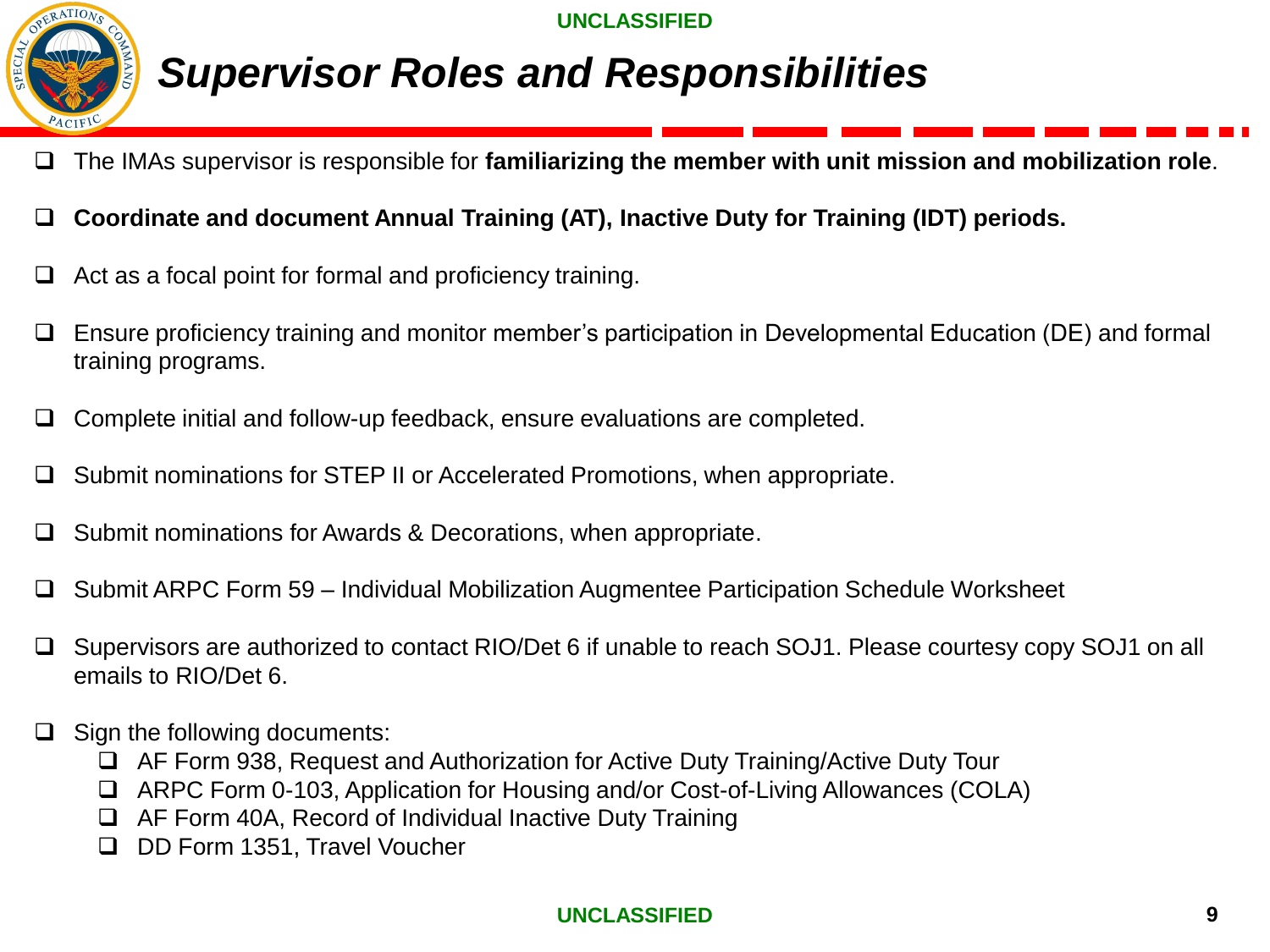

### *NEW FY Schedule Worksheet Submission*

**IMA's Supervisors must submit new FY schedule using the IMA Training Participation Worksheet, which allows IMA supervisors and SOJ1 to track when IMAs are scheduled to perform duty.** 

|                                         |   |                      |   |   |   |       |                    |   | IINDIVIDUAL MOBILIZATION AUGMENTEE PARTICIPATION SCHEDULE<br><b>FISCAL YEAR</b> |    |                                                                                                                                                                                                                                                                                                                                                                                                                                                                                                                                                            |                                                                                                                                                                                     |  |  |  | 2021                     |   |            |             |  |  |  |  |  |                                      |          |                                  |   |
|-----------------------------------------|---|----------------------|---|---|---|-------|--------------------|---|---------------------------------------------------------------------------------|----|------------------------------------------------------------------------------------------------------------------------------------------------------------------------------------------------------------------------------------------------------------------------------------------------------------------------------------------------------------------------------------------------------------------------------------------------------------------------------------------------------------------------------------------------------------|-------------------------------------------------------------------------------------------------------------------------------------------------------------------------------------|--|--|--|--------------------------|---|------------|-------------|--|--|--|--|--|--------------------------------------|----------|----------------------------------|---|
| <b>Name</b><br>Rank<br><b>Branch</b>    |   |                      |   |   |   | Grade | <b>Directorate</b> |   |                                                                                 |    | <b>LEGEND:</b><br><b>INSTRUCTIONS:</b> Complete this form electronically to record projected AT and IDT.<br>$A = 1$ Dav of AT<br>(1) Fill in the Fiscal Year block using YYYY format.<br>$M = 1$ MPA Man-day<br>$R = 1$ RPA Man-day<br>(2) Fill/select the Name, Rank, Grade, Branch, and Directorate blocks.<br>$P1 = 4$ Hours of Paid IDT<br>(3) Fill in the Projected Participation Schedule at the start of the fiscal year by selecting appropriate<br>P2 = 8 Hours of Paid IDT<br>value in Date blocks (see Legend).<br>N1 = 4 Hours of Non-paid IDT |                                                                                                                                                                                     |  |  |  |                          |   |            |             |  |  |  |  |  |                                      |          |                                  |   |
| <b>PROJECTED PARTICIPATION SCHEDULE</b> |   |                      |   |   |   |       |                    |   |                                                                                 |    |                                                                                                                                                                                                                                                                                                                                                                                                                                                                                                                                                            |                                                                                                                                                                                     |  |  |  |                          |   |            |             |  |  |  |  |  |                                      |          | $ N2 $ = 8 Hours of Non-paid IDT |   |
|                                         | 1 | 2                    | 3 | 4 | 5 | 6     | 7                  | 8 | 9                                                                               | 10 |                                                                                                                                                                                                                                                                                                                                                                                                                                                                                                                                                            | <b>TOTAL MONTHLY POINTS</b><br>$12$ 13 14<br>15<br>16 17<br> 18 <br>19<br>20<br>21<br>22<br>23<br>25<br>26<br>27<br>28<br>29<br>30 31<br>AT<br><b>IDT</b><br><b>MPA</b><br>11<br>24 |  |  |  |                          |   | <b>RPA</b> |             |  |  |  |  |  |                                      |          |                                  |   |
| OCT                                     |   |                      |   |   |   |       |                    |   |                                                                                 |    | 0<br>0<br>0                                                                                                                                                                                                                                                                                                                                                                                                                                                                                                                                                |                                                                                                                                                                                     |  |  |  |                          | 0 |            |             |  |  |  |  |  |                                      |          |                                  |   |
| <b>NOV</b>                              |   |                      |   |   |   |       |                    |   |                                                                                 |    |                                                                                                                                                                                                                                                                                                                                                                                                                                                                                                                                                            |                                                                                                                                                                                     |  |  |  | $\overline{\phantom{a}}$ |   |            |             |  |  |  |  |  | 0                                    | 0        | 0                                | 0 |
| <b>DEC</b>                              |   |                      |   |   |   |       |                    |   |                                                                                 |    |                                                                                                                                                                                                                                                                                                                                                                                                                                                                                                                                                            |                                                                                                                                                                                     |  |  |  |                          |   |            |             |  |  |  |  |  | 0                                    | 0        | 0                                | 0 |
| <b>JAN</b>                              |   |                      |   |   |   |       |                    |   |                                                                                 |    |                                                                                                                                                                                                                                                                                                                                                                                                                                                                                                                                                            |                                                                                                                                                                                     |  |  |  |                          |   |            |             |  |  |  |  |  | 0                                    | 0        | 0                                | 0 |
| <b>FEB</b>                              |   |                      |   |   |   |       |                    |   |                                                                                 |    |                                                                                                                                                                                                                                                                                                                                                                                                                                                                                                                                                            |                                                                                                                                                                                     |  |  |  |                          |   |            |             |  |  |  |  |  | $\Omega$                             | 0        | 0                                | 0 |
| <b>MAR</b>                              |   |                      |   |   |   |       |                    |   |                                                                                 |    |                                                                                                                                                                                                                                                                                                                                                                                                                                                                                                                                                            |                                                                                                                                                                                     |  |  |  |                          |   |            |             |  |  |  |  |  | $\Omega$                             | 0        | 0                                | 0 |
| <b>APR</b>                              |   |                      |   |   |   |       |                    |   |                                                                                 |    |                                                                                                                                                                                                                                                                                                                                                                                                                                                                                                                                                            |                                                                                                                                                                                     |  |  |  |                          |   |            |             |  |  |  |  |  | 0                                    | 0        | 0                                | 0 |
| <b>MAY</b>                              |   |                      |   |   |   |       |                    |   |                                                                                 |    | $\Omega$<br>0<br>0                                                                                                                                                                                                                                                                                                                                                                                                                                                                                                                                         |                                                                                                                                                                                     |  |  |  |                          | 0 |            |             |  |  |  |  |  |                                      |          |                                  |   |
| <b>JUN</b>                              |   |                      |   |   |   |       |                    |   |                                                                                 |    | 0<br>0<br>0                                                                                                                                                                                                                                                                                                                                                                                                                                                                                                                                                |                                                                                                                                                                                     |  |  |  |                          | 0 |            |             |  |  |  |  |  |                                      |          |                                  |   |
| JUL                                     |   |                      |   |   |   |       |                    |   |                                                                                 |    | $\Omega$<br>0<br>0                                                                                                                                                                                                                                                                                                                                                                                                                                                                                                                                         |                                                                                                                                                                                     |  |  |  |                          | 0 |            |             |  |  |  |  |  |                                      |          |                                  |   |
| <b>AUG</b>                              |   |                      |   |   |   |       |                    |   |                                                                                 |    | 0<br>0<br>0                                                                                                                                                                                                                                                                                                                                                                                                                                                                                                                                                |                                                                                                                                                                                     |  |  |  |                          | 0 |            |             |  |  |  |  |  |                                      |          |                                  |   |
| <b>SEP</b>                              |   |                      |   |   |   |       |                    |   |                                                                                 |    |                                                                                                                                                                                                                                                                                                                                                                                                                                                                                                                                                            |                                                                                                                                                                                     |  |  |  |                          |   |            |             |  |  |  |  |  | $\Omega$                             | $\Omega$ | $\Omega$                         | 0 |
|                                         |   | <b>IMA Signature</b> |   |   |   |       |                    |   |                                                                                 |    | <b>Date Signed</b><br><b>SUBTOTAL</b><br>0<br>0<br>0                                                                                                                                                                                                                                                                                                                                                                                                                                                                                                       |                                                                                                                                                                                     |  |  |  |                          |   | 0          |             |  |  |  |  |  |                                      |          |                                  |   |
| <b>Supervisor Approval</b>              |   |                      |   |   |   |       |                    |   |                                                                                 |    |                                                                                                                                                                                                                                                                                                                                                                                                                                                                                                                                                            |                                                                                                                                                                                     |  |  |  |                          |   |            | Date Signed |  |  |  |  |  | <b>FOTAL PROJECTED POINTS FOR FY</b> |          | 2021                             | 0 |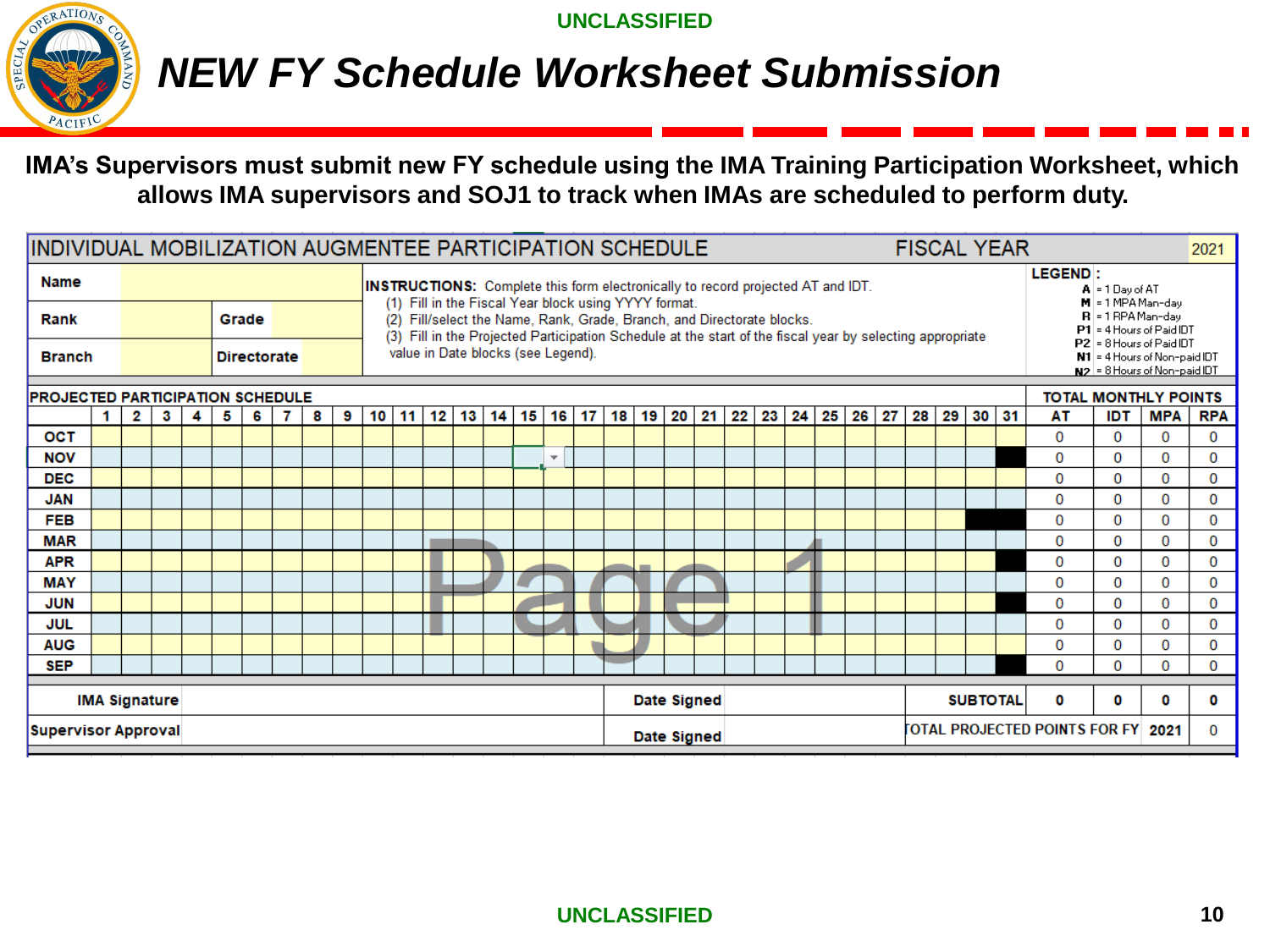

### *Participation Requirements*

❑ There are two types of participation requirements: the **Retention Retirement (R/R) year**, used for the member to track their eligibility for retirement and the **Fiscal Year (FY) training requirement**, used to monitor training and budget.

- ❑ **IRs must follow both the R/R and FY participation requirements**.
- ❑ IRs must earn a **minimum of 50 total retirement points per R/R year** (**including 15 membership points**).
- ❑ IRs are required to perform a minimum of 35 points through IDT, AT, ADT, Active Duty for Operational Support (ADOS), MPA, or a combination.
- ❑ Participation Waivers of the 35 point requirement may be obtained from SOJ1 Unit Reserve Coordinators (URC's).
- ❑ **All reservists need 20 satisfactory (R/R) years to qualify for retirement benefits, other than pay,** which is received at age 60 or applicable reduced retirement age.

### **UNCLASSIFIED 11** 11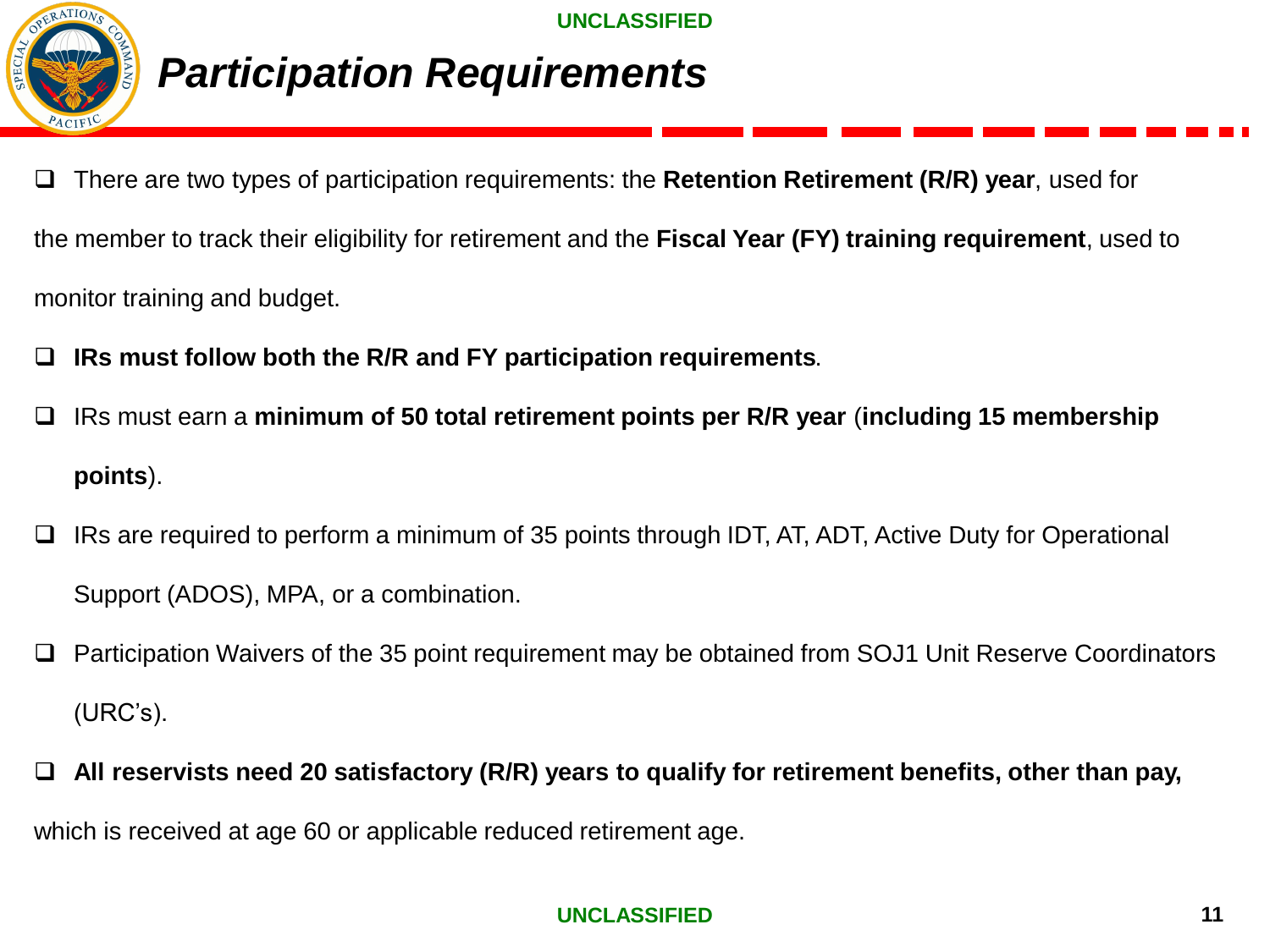

# *Annual Training (AT)*

- ❑ **Annual Training (AT) is the minimal period of active duty training** IMA members must perform each FY to satisfy the training requirements associated with the IMA's assignment. The primary purpose of AT is to provide individual and/or unit readiness training, but may support Active Component missions and requirements.
- ❑ **IMAs must perform 12 days of AT each fiscal year and cannot cross the fiscal year.**
- ❑ IMAs earn one active duty point for each day of duty performed in AT status. In addition, the IMA will receive one point for days on which official travel pay is authorized however; the point(s) received will not count toward AT requirement.
- ❑ AT normally starts on a non-holiday Monday and ends on the 2nd Friday. If special mission or training requirements require an IMA to work over holiday/weekends, the IMA must provide justification when submitting the IMAs AT orders request via ARPC Form 59, Individual Mobilization Augmentee Participation Schedule Worksheet.
- ❑ IMAs must complete the Annual Tour Special Request form located on the HQ RIO website when requesting a split tour.
- ❑ **AT orders requests must be submitted in AROWS-R, accessible through the Air Force Portal NLT 31 May and they must be published NLT 30 Jun of each fiscal year.**
- ❑ Supervisors are required to sign AF Form 938, Request and Authorization for Active Duty Training/Active Duty Tour. **Once signed, submit a copy to SOJ1 for Personnel Information File (PIF).**
- ❑ Members will receive base pay, COLA, BAS, and partial BAH. Lodging and Rental Car are authorized.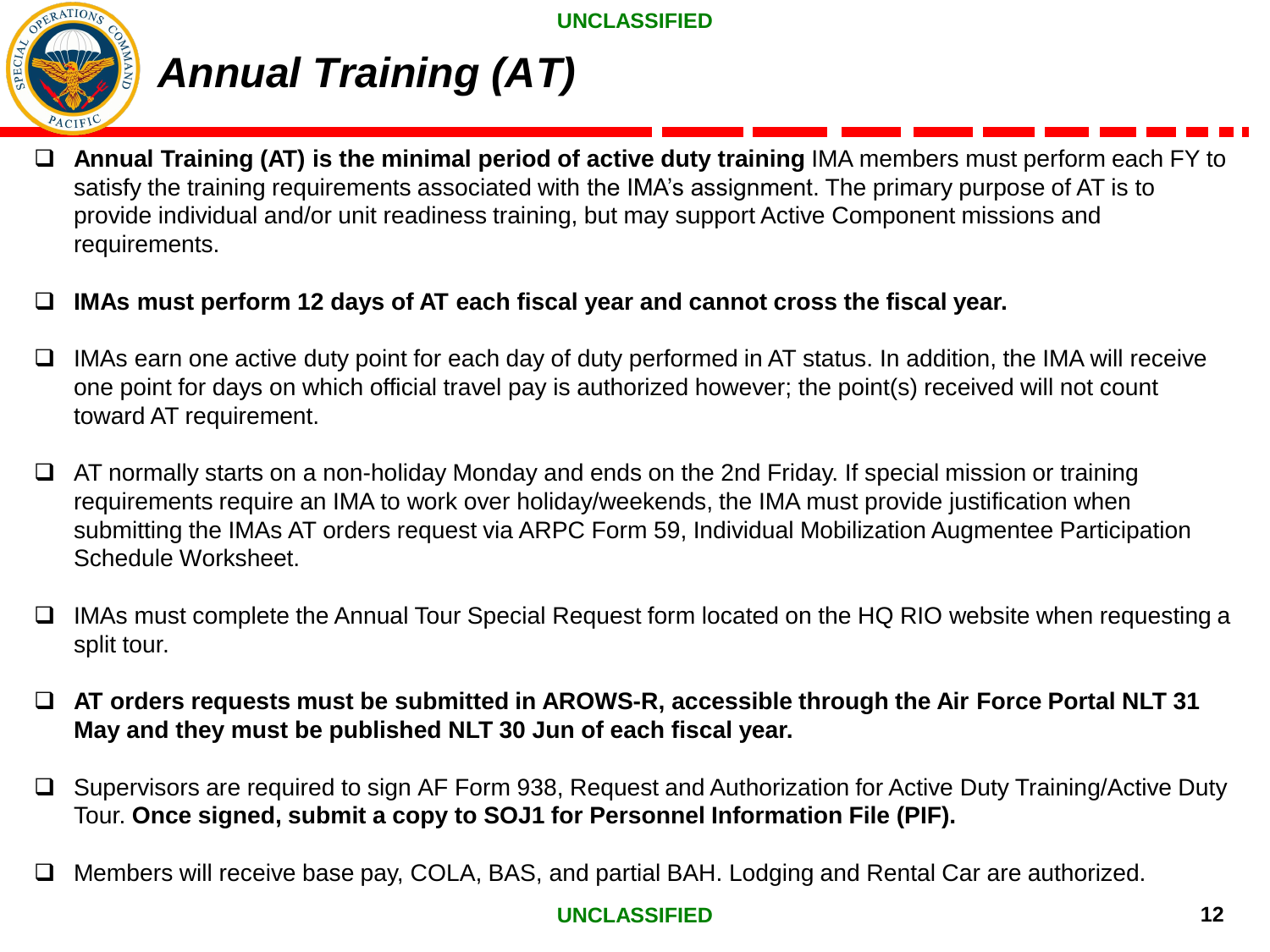

# *Air Force Reserve Order Writing System (AROWS-R)*

- ❑ **The Air Force Reserve Order Writing System (AROWS-R)** is an online tool that allows reservists to create their own orders (Annual Tour or MPA Tour).
- ❑ Once member create the order, it is routed to RIO/Det 6 for approval.
- ❑ Once approved, members can login and retrieve a copy of **AF Form 938, Request and Authorization for Active Duty Training/Active Duty Tour.** (Members can retrieve a draft copy of AF Form 938, while orders are pending approval.)
- ❑ **IMAs are required to list their supervisor's information on Step 2: Duty Purpose – IMA's Approving Official Information.**
- ❑ Once the order is submitted, the supervisor will receive an AROWS-R Application Notification email.
- ❑ **Supervisors should ensure the dates submitted are the same dates submitted on the IMA Training Participation Worksheet.**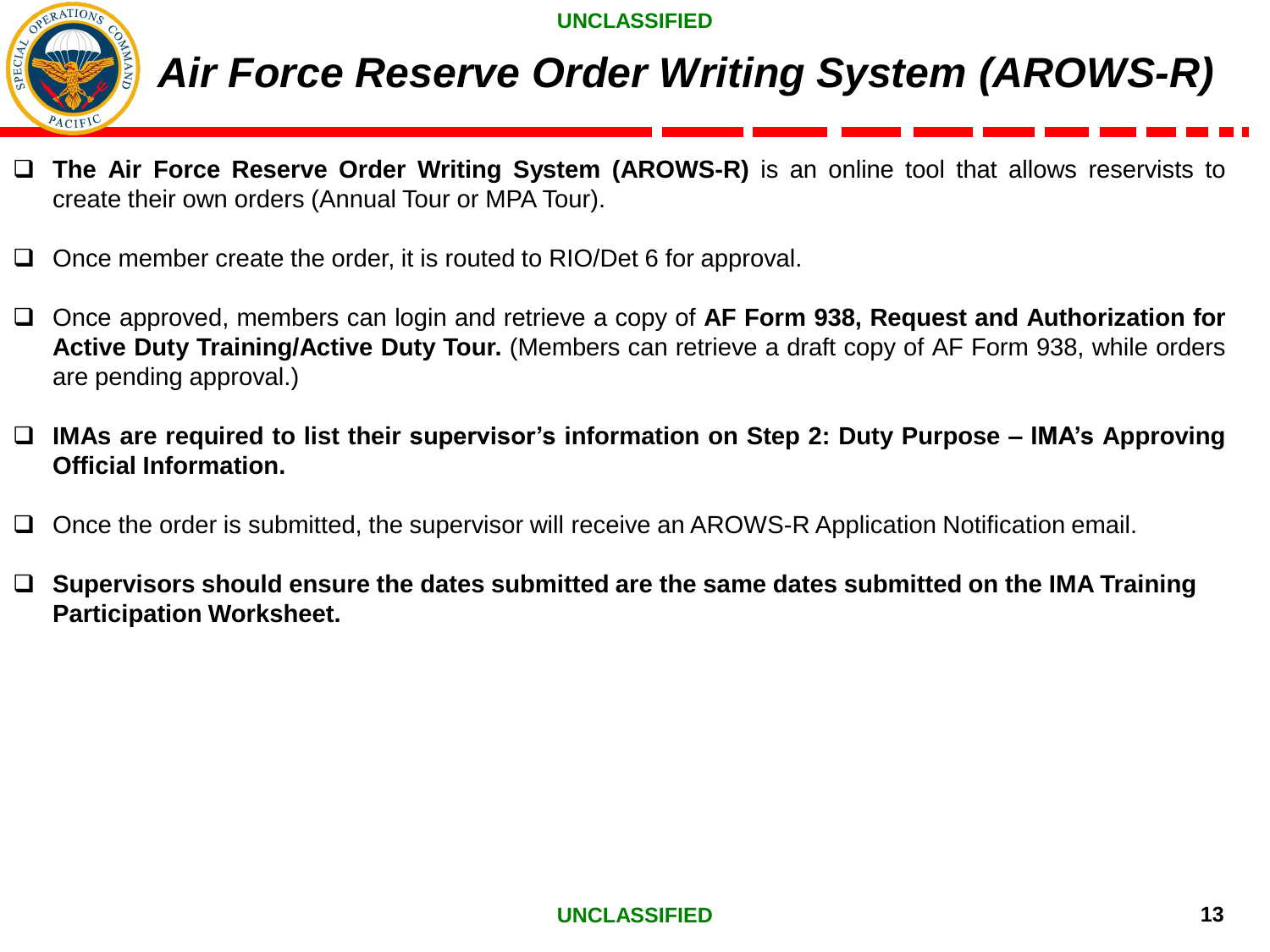

# *AROWS-R Application Notification Message*

Q Reply (Q Reply All Q Forward Fri 31/May/19 10:00 AROWS-R <noreply@afrc.af.mil> AROWS-R Application Notification for (JOE SMITH) To Evins, Audrey D TSgt USSOCOM SOCPAC SOJ1 We converted this message into plain text format.

This is for information purposes only. No action is required on your part. An IMA assigned to your operational control has submitted a duty request within AROWS-R. This is an automated email. Please do not reply to this.

The following orders have been routed for approval:

Tracking Number: 8091539 (JOE SMITH) Member Name: Rank: E8 Order Type: ANNUAL TRAINING Report Date: 2019-09-09 Start Date: 2019-09-08 End Date: 2019-09-21

Visit AROWS-R at [CAUTION] https://arowsr.afrc.af.mil/arows-r/ [CAUTION]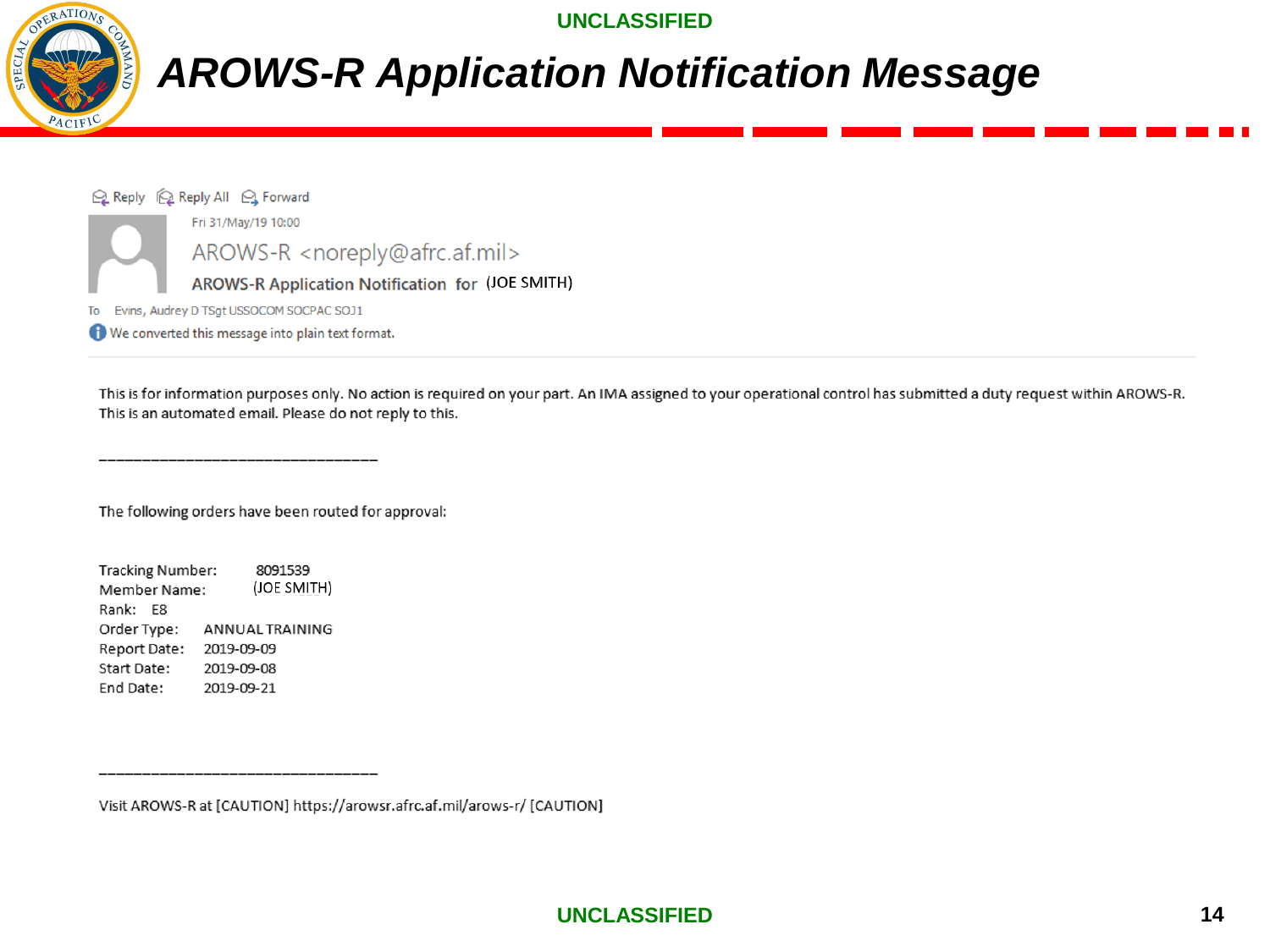

### **UNCLASSIFIED**  *AF Form 938, Request and Authorization for Active Duty Training/Active Duty Tour*

| REQUEST AND AUTHORIZATION FOR ACTIVE DUTY TRAINING/ACTIVE DUTY TOUR                                                                                                                                                                                                                                                                                                                                                                                                                                                                                                                                                                                                |                                           |                      |                                   |                                                                               |                        |                                                                      |                |                                      | BY ORDER OF THE SECRETARY<br>OF THE AIR FORCE                               |
|--------------------------------------------------------------------------------------------------------------------------------------------------------------------------------------------------------------------------------------------------------------------------------------------------------------------------------------------------------------------------------------------------------------------------------------------------------------------------------------------------------------------------------------------------------------------------------------------------------------------------------------------------------------------|-------------------------------------------|----------------------|-----------------------------------|-------------------------------------------------------------------------------|------------------------|----------------------------------------------------------------------|----------------|--------------------------------------|-----------------------------------------------------------------------------|
| AUTHORITY: 10 USC 6013; Executive Order 9397.<br>PRINCIPAL PURPOSES: Used to request and authorize Air Force reservist tours of active duty as well as acting as a temporary duty travel order. SSN                                                                                                                                                                                                                                                                                                                                                                                                                                                                |                                           |                      |                                   | PRIVACY ACT STATEMENT                                                         |                        |                                                                      |                |                                      |                                                                             |
| is used to make positive Identification of military personnel. Becomes record copy of orders after authentication; enables reservist to procure<br>transportation, receive reimbursement for travel expenses and be paid military pay, as applicable.<br>ROUTINE USES: A copy of the order may be provided to civilian employers to substantiate active duty military requirements.<br>DISCLOSURE IS VOLUNTARY: However, without this information and SSN the Air Force cannot act on your travel, per diem and pay entitiements.                                                                                                                                  |                                           |                      |                                   |                                                                               |                        |                                                                      |                |                                      |                                                                             |
| 1. NAME (Last First M)<br>SMITH, JOE D.                                                                                                                                                                                                                                                                                                                                                                                                                                                                                                                                                                                                                            |                                           |                      |                                   |                                                                               |                        | 2. GRADE<br><b>TSGT</b>                                              | 3. SSN         | 123-45-6789                          |                                                                             |
| 4. PRESENT STREET ADDRESS<br><b>123 SESAME STREET</b>                                                                                                                                                                                                                                                                                                                                                                                                                                                                                                                                                                                                              |                                           |                      | 5. CITY<br>MILILANI               |                                                                               |                        |                                                                      | 6. STATE<br>нı |                                      | 7. ZIP CODE<br>96789-0000                                                   |
| <b>8 UNIT OF ASSIGNMENT</b><br>OL COP SPECIAL OPERATIONS I                                                                                                                                                                                                                                                                                                                                                                                                                                                                                                                                                                                                         | 9. LOCATION<br>CP SMITH MGI, HI 968615000 |                      |                                   |                                                                               |                        |                                                                      |                |                                      | 10. PAS CODE<br>HL3DF6DL                                                    |
| 11. Mbr is ordered to ANNUAL TRAINING                                                                                                                                                                                                                                                                                                                                                                                                                                                                                                                                                                                                                              |                                           |                      |                                   | for $12$                                                                      |                        | * days plus auth tvl time. (0 Tvl Days)                              |                |                                      | TRACKING #: 7728858                                                         |
| 12. WILL REPORT TO (Unit and location)<br>OL C0P SPECIAL OPERATIONS JX FF6DL0. CP SMITH MGL HI                                                                                                                                                                                                                                                                                                                                                                                                                                                                                                                                                                     |                                           |                      |                                   | 13. REPORTING DATA<br>(Hour)<br>0730                                          | (YYYYMMDD)<br>20190819 |                                                                      |                | 20190830                             | 14. RELEASE DATE (YYYYMMDD)                                                 |
|                                                                                                                                                                                                                                                                                                                                                                                                                                                                                                                                                                                                                                                                    |                                           |                      |                                   | 15. CORPORATE LIMITS 7 16. COMMUTING AREA                                     |                        |                                                                      |                |                                      | 17. BAS CODE S                                                              |
| SEE NEXT PAGE FOR REMARKS.                                                                                                                                                                                                                                                                                                                                                                                                                                                                                                                                                                                                                                         |                                           |                      |                                   |                                                                               |                        |                                                                      |                |                                      | CONTINUED ON NEXT PAGE                                                      |
|                                                                                                                                                                                                                                                                                                                                                                                                                                                                                                                                                                                                                                                                    |                                           |                      |                                   |                                                                               |                        | 21. MEAN CODE                                                        |                |                                      | 22. MAN-DAY ID                                                              |
|                                                                                                                                                                                                                                                                                                                                                                                                                                                                                                                                                                                                                                                                    | 20. TOUR-IND                              |                      |                                   |                                                                               |                        |                                                                      |                |                                      |                                                                             |
|                                                                                                                                                                                                                                                                                                                                                                                                                                                                                                                                                                                                                                                                    | 23. TRAVEL<br>50.00                       |                      | 24. PER DIEM<br>\$0.00            |                                                                               | 25. OTHER<br>\$0.00    |                                                                      |                | 26. TOTAL<br>\$0.00                  |                                                                             |
|                                                                                                                                                                                                                                                                                                                                                                                                                                                                                                                                                                                                                                                                    |                                           |                      | (Typed name, ande, DSN)           |                                                                               | 29. SIGNATURE          |                                                                      |                |                                      | 30. DATE                                                                    |
|                                                                                                                                                                                                                                                                                                                                                                                                                                                                                                                                                                                                                                                                    |                                           |                      |                                   | <b>TDN:</b>                                                                   |                        | FOR THE COMMANDER                                                    |                |                                      |                                                                             |
|                                                                                                                                                                                                                                                                                                                                                                                                                                                                                                                                                                                                                                                                    |                                           |                      |                                   |                                                                               |                        | 35. AUTHORIZING/ORDER ISSUING OFFICIAL (Title and Signature)         |                |                                      |                                                                             |
|                                                                                                                                                                                                                                                                                                                                                                                                                                                                                                                                                                                                                                                                    |                                           |                      | 34. DISTRIBUTION                  |                                                                               |                        |                                                                      |                |                                      |                                                                             |
|                                                                                                                                                                                                                                                                                                                                                                                                                                                                                                                                                                                                                                                                    |                                           |                      |                                   | <b>STATEMENT OF TOUR OF DUTY</b>                                              |                        |                                                                      |                |                                      |                                                                             |
| LOCATION<br>HOR, MILILANI, HI                                                                                                                                                                                                                                                                                                                                                                                                                                                                                                                                                                                                                                      | <b>HOUR (mll)</b><br>0630                 | DAY<br>19            | <b>MONTH</b><br>ы<br>08<br>ARRIVE | <b>CAMP SMITH, HI</b>                                                         | LOCATION               | HOUR (mil)<br>0730                                                   | DAY<br>19      | <b>MONTH</b><br><b>O<sub>R</sub></b> | MODE OF TRAVEL<br><b>POV</b>                                                |
| <b>CAMP SMITH, HI</b>                                                                                                                                                                                                                                                                                                                                                                                                                                                                                                                                                                                                                                              | 1700                                      | 30                   | d.<br><b>OB</b><br><b>ARRIVE</b>  | HOR, MILILANI, HI                                                             |                        | 1730                                                                 | $30^{\circ}$   | 08                                   | <b>POV</b>                                                                  |
|                                                                                                                                                                                                                                                                                                                                                                                                                                                                                                                                                                                                                                                                    |                                           |                      |                                   |                                                                               |                        | <b>CERTIFICATION</b><br>from duty at 1700 hours on 30 AUG 19         |                |                                      | 40. Member reported for duty at   0730   hours on 8 AUG 19 and was released |
| 19. TNG-CAT-IND<br><b>ESTIMATED COST</b><br>27.<br>28. TRAVEL REQUESTING OFFICIAL<br>31. DEPARTMENT OF THE AIR FORCE (Enter designation and location<br>of headquarters.)<br><b>ARPC SWC</b><br>HO ARPC BUCKLEY AFB, CO 80011<br>32. RESERVE ORDER NO. 33. DATE<br>36.<br><b>DEPART</b><br>ċ.<br><b>DEPART</b><br>37. I certify that I have compiled with the above order. The statements<br>on this form are true and complete. If a Federal Civil Service Employee,<br>I certify that I have applied for appropriate leave.<br>My Spouse (Circle One) was vas not in Active Duty status during<br>this tour.<br>I (Circle One) did did not accupy govt quarters. |                                           |                      |                                   |                                                                               |                        | 41. CERTIFYING OFFICIAL'S PRINTED NAME<br>JANE B. SMITH, SMSgt, USAF |                |                                      | <b>42. DSN</b><br>315-477-1234                                              |
| 38. MEMBER'S SIGNATURE<br>Iohn Smith<br>47. TIMEKEEPER STATEMENT I certify receiving a copy of this order for                                                                                                                                                                                                                                                                                                                                                                                                                                                                                                                                                      |                                           | 39. DATE<br>20190620 |                                   | 43. GERTIFYING OFFICIAL'S SIGNATURE<br>Jane smith<br>45. TIMEKEEPER SIGNATURE |                        |                                                                      |                |                                      | 44 DATE<br>20190620                                                         |

- ❑ **IMAs are required to complete/sign boxes 36 – 39 of AF Form 938, Request and Authorization for Active Duty Training/Active Duty Tour prior to supervisor's completion.**
- ❑ **Supervisors are required to complete/sign boxes 41 - 44 of AF Form 938, Request and Authorization for Active Duty Training/Active Duty Tour.**
- ❑ **Once tour is complete, provide a signed copy to SOJ1 for Personnel Information File (PIF).**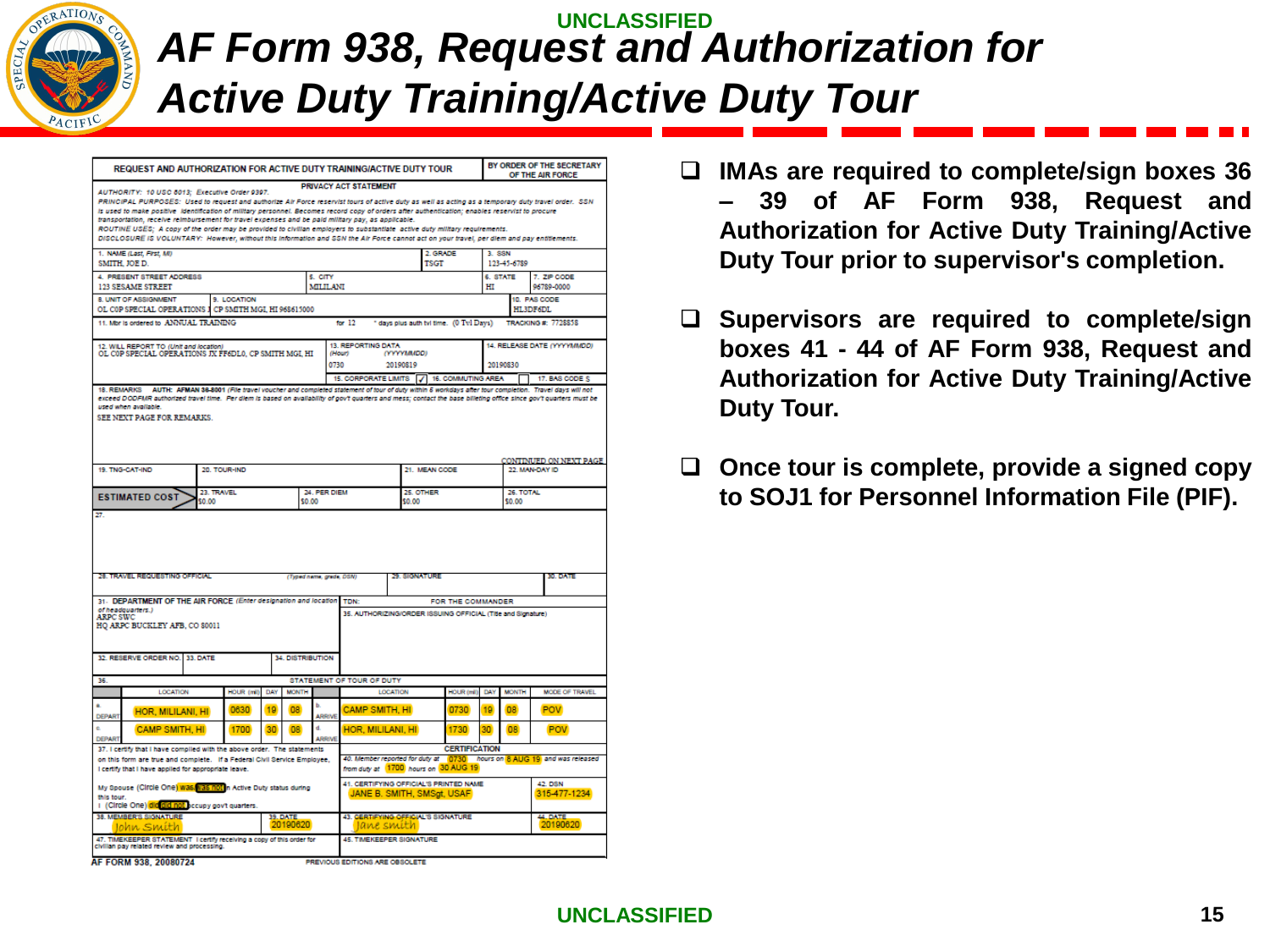

# *Inactive Duty for Training (IDT)*

- ❑ IMAs can only earn Inactive Duty for Training (IDT) points for activities preparing them for full-time utilization or mobilization.
- ❑ **An IDT is a minimum of 4-hour period of training, duty, or instruction. An IMA may work up to 2 blocks of IDT in one day for an 8-hour minimum work day. However, an IMA may be required by the IMA's duty location to work up to a 12 hours shift in one work day and will only be credited with a maximum of 2 points. 24 days of IDTs are required per Fiscal Year.**
- ❑ One point is earned for each 4-hour block of time worked. Lunch time does not count.
- ❑ The points accrued are inactive points creditable towards a reserve retirement.
- ❑ If special mission or training requirements require an IMA to work over holiday/weekends, the IMA must provide justification when submitting their IDT orders request via the IMA Training Participation Worksheet.
- ❑ IMAs are not authorized to perform IDTs outside of their assigned unit.
- ❑ IAW AFI 36-2254 Vol 1 Para 4.2.1, IMAs must submit a schedule of IDTs and obtain approval from the IMA's supervisor in UTAPS-Web accessible through the AROWS-R NLT 15 Aug for the upcoming FY. **Please note, members who do not update UTAPS by 15 Aug for the upcoming FY, will possibly receive a delay in pay for worked IDTs.**
- ❑ **Members will receive base pay ONLY. Lodging is authorized.**

### **UNCLASSIFIED 16** 16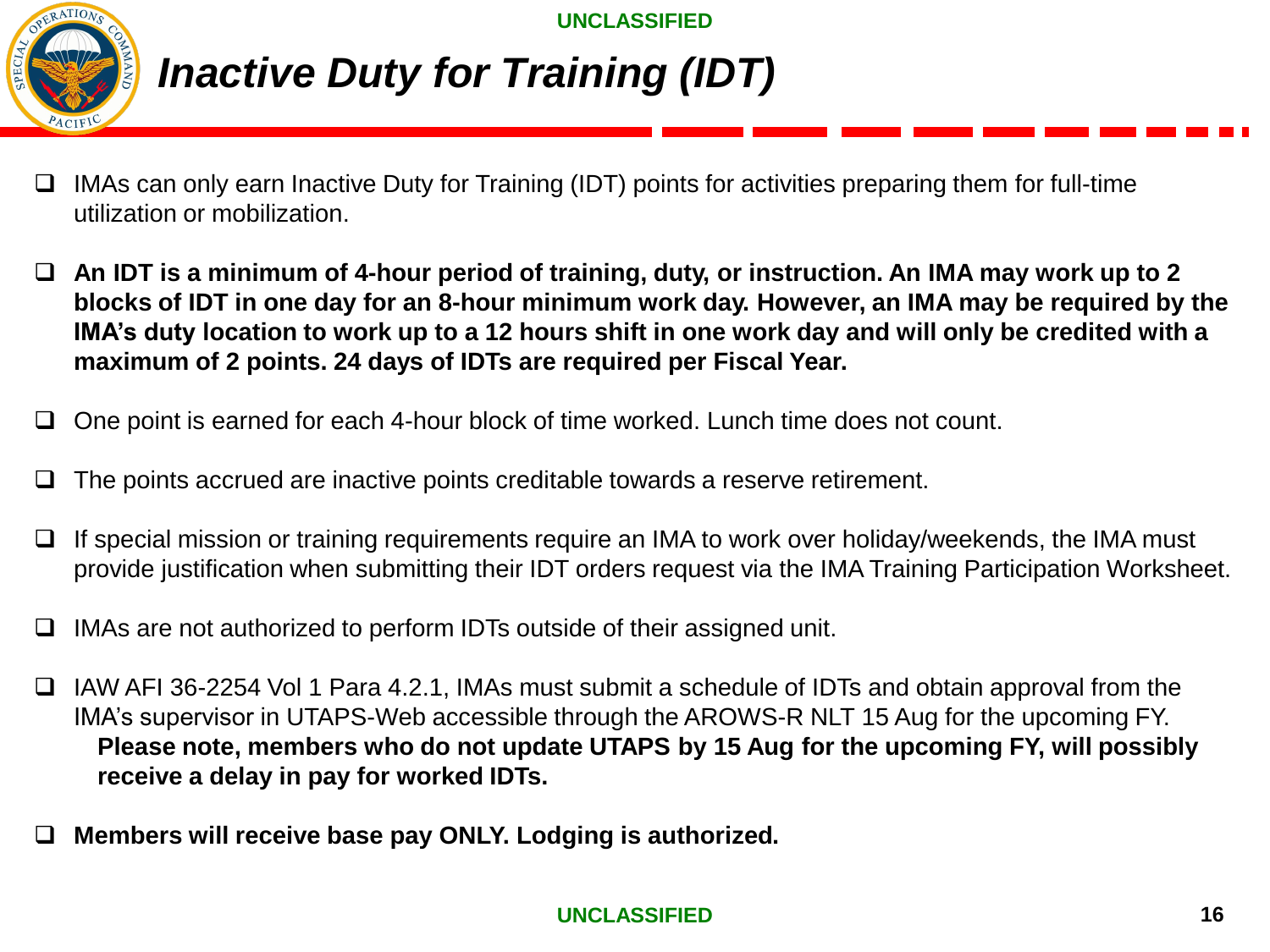

# *Unit Training Assembly Participation System (UTAPS)*

- ❑ **The Unit Training Assembly Participation (UTAPS) is an online tool that allows reservists to submit their Individual Duty Training order.**
- ❑ Once members submit their FY calendar, the supervisor can approve/disapprove.
- ❑ Once approved, members can login and retrieve a copy of **AF Form 40A**, **Record of Individual Inactive Duty Training.**
- ❑ IMAs are required to list their supervisors in the system for approval/disapproval.
- ❑ Once the calendar is submitted, the supervisor will receive a UTAPS Notification email.
- ❑ Supervisors should ensure the dates submitted are the same dates submitted on the the IMA Training Participation Worksheet.

**One-on-One UTAPS Supervisor training is scheduled after training.**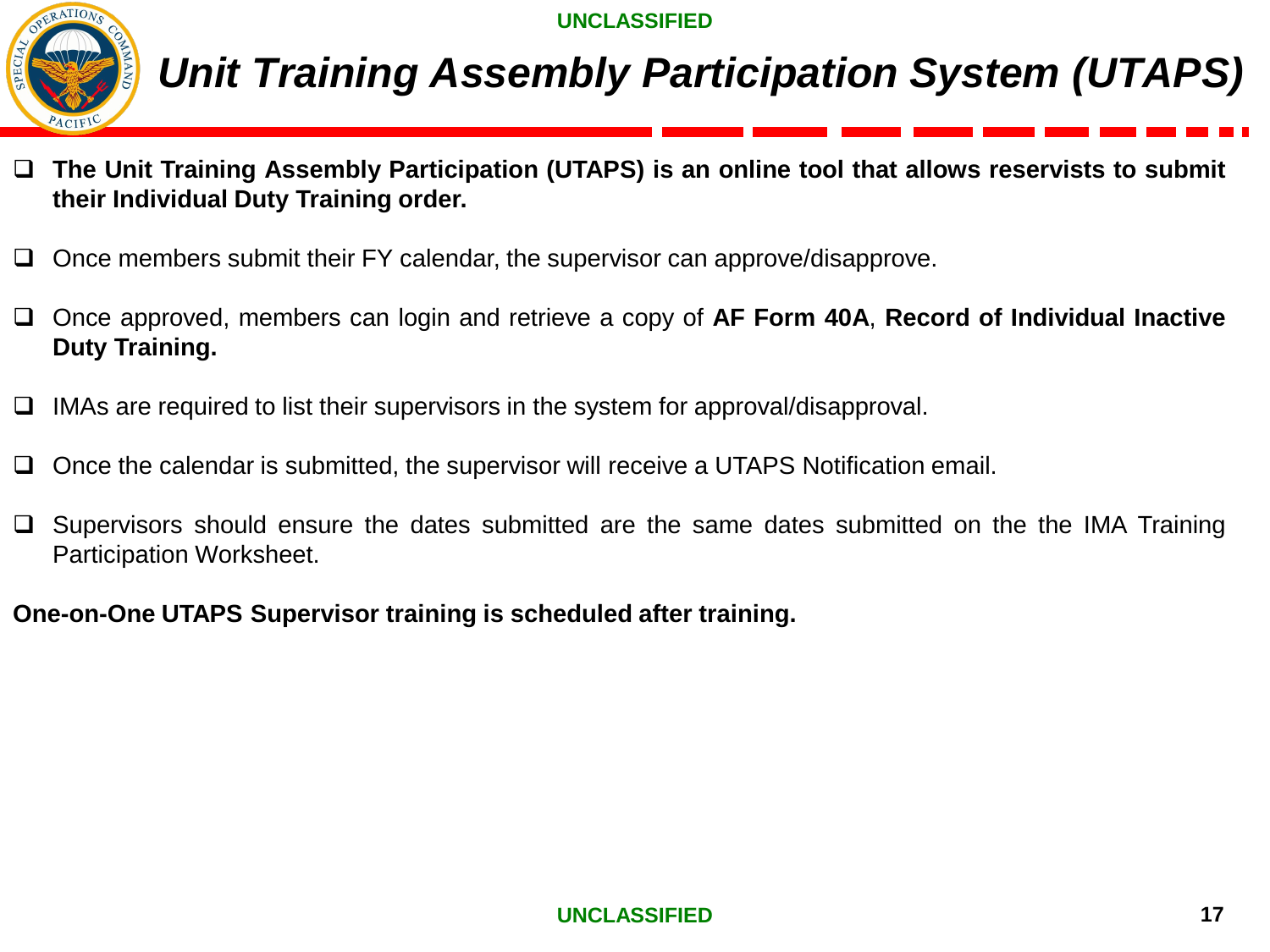

# *AF Form 40A, Individual Inactive Duty Training*

|                                                             |                                                |                |                                                         | RECORD OF INDMDUAL INACTIVE DUTY TRAINING<br>(Use to report days within the same morth)                   |   |                                                                                                                                                                                                                                                                                                                                                                                                                                                                    |        |                                      |
|-------------------------------------------------------------|------------------------------------------------|----------------|---------------------------------------------------------|-----------------------------------------------------------------------------------------------------------|---|--------------------------------------------------------------------------------------------------------------------------------------------------------------------------------------------------------------------------------------------------------------------------------------------------------------------------------------------------------------------------------------------------------------------------------------------------------------------|--------|--------------------------------------|
|                                                             |                                                |                |                                                         | PRIVACY ACT STATEMENT                                                                                     |   |                                                                                                                                                                                                                                                                                                                                                                                                                                                                    |        |                                      |
|                                                             |                                                |                |                                                         |                                                                                                           |   | This form requires collection and maintaining information protected by the Privacy Act of 1974. System of Records Notice FO36 AF PC C applies.                                                                                                                                                                                                                                                                                                                     |        |                                      |
|                                                             |                                                |                |                                                         | AUTHORITY: Title 10 U.S.C., Section 12732, Executive Order 13478 and Executive Order 9397 (SSN).          |   |                                                                                                                                                                                                                                                                                                                                                                                                                                                                    |        |                                      |
| requirements for retention in Ready Reserve.                |                                                |                |                                                         |                                                                                                           |   | PRINCIPAL PURPOSES: To record Reserve Member's Inactive Duty Training (IDT) for payment, and/or points for years of service credit, and determining fulfilment of                                                                                                                                                                                                                                                                                                  |        |                                      |
|                                                             |                                                |                |                                                         | ROUTINE USES: Information may be disclosed to individual's employers to verify military duty.             |   |                                                                                                                                                                                                                                                                                                                                                                                                                                                                    |        |                                      |
| affecting retirement actions.                               |                                                |                |                                                         |                                                                                                           |   | DISCLOSUREIS VOLUVITARY: Failure to provide the information, including the SSN, could result in the improper recording of training and retirement credits, thus adversely                                                                                                                                                                                                                                                                                          |        |                                      |
|                                                             |                                                |                | L PERSONAL/PAY DATA (Type or print clearly in ink)      |                                                                                                           |   | <b>HOME MAILING ADDRESS</b>                                                                                                                                                                                                                                                                                                                                                                                                                                        |        | CHECK IF NEW                         |
| <b>RANK</b>                                                 |                                                |                | NAME (Last Name, First, MI)                             |                                                                                                           |   | <b>Street Address</b>                                                                                                                                                                                                                                                                                                                                                                                                                                              |        |                                      |
| <b>TSgt</b>                                                 |                                                |                | Smith, Joe E.                                           |                                                                                                           |   | 123 Seseme Street<br>City Honolulu                                                                                                                                                                                                                                                                                                                                                                                                                                 |        | ZIP 96816                            |
| <b>SSN</b><br>123-45-6789                                   |                                                | <b>RIO RPO</b> | RPO (IMAs) UNIT (Unit Reservists)                       |                                                                                                           |   | State                                                                                                                                                                                                                                                                                                                                                                                                                                                              | Hawaii |                                      |
| PAY STATUS(MUST use separate form for pay and non-pay,      |                                                |                |                                                         |                                                                                                           |   | E-MAIL joe smith@us.af.mil                                                                                                                                                                                                                                                                                                                                                                                                                                         |        |                                      |
| Non-pay IDTs - submission to ARPC/DPTA applies to MAs Only) |                                                |                |                                                         |                                                                                                           |   | PAY                                                                                                                                                                                                                                                                                                                                                                                                                                                                |        | <b>NON-PAY</b>                       |
| <b>INCENTIVE/SPECIALTY PAY</b>                              |                                                |                |                                                         | Aviation Career Incentive Pay (ACIP)                                                                      |   | Hazardous Duty Incentive Pay (HDIP)<br>(Provide authorizing documents)                                                                                                                                                                                                                                                                                                                                                                                             |        | Other                                |
| <b>TYPE OF TRAINING</b>                                     |                                                |                | <b>Training Period</b>                                  |                                                                                                           | П | <b>Equivalent Traning</b>                                                                                                                                                                                                                                                                                                                                                                                                                                          |        | Telecommuting                        |
|                                                             |                                                |                | <b>Constructively Present</b>                           |                                                                                                           | П | <b>Points Only</b>                                                                                                                                                                                                                                                                                                                                                                                                                                                 |        | Reschedule                           |
| Other (Specify                                              |                                                |                | Excused                                                 |                                                                                                           |   | Unexcused                                                                                                                                                                                                                                                                                                                                                                                                                                                          |        | <b>Readness</b><br><b>Manapement</b> |
|                                                             |                                                |                | IL TRAINING DATA (Listeach day of training separately)  |                                                                                                           |   | <b>RETENTION/RETIREMENT (R/R) DATE</b>                                                                                                                                                                                                                                                                                                                                                                                                                             |        |                                      |
| DATE<br>(YYYYMMDD)                                          | <b>DUTY HOURS</b><br><b>WORKED (Inclusive)</b> |                | <b>HOURS</b><br><b>WORKED</b>                           | <b>NUMBER</b><br>OF PONTS                                                                                 |   | <b>TRANNG LOCATIONS/REMARKS</b>                                                                                                                                                                                                                                                                                                                                                                                                                                    |        |                                      |
| 20190621                                                    | 0800-1700                                      |                | $\overline{R}$                                          | $\boldsymbol{A}$                                                                                          |   | SOCPAC, SOJ4                                                                                                                                                                                                                                                                                                                                                                                                                                                       |        |                                      |
| TOTAL NUMBER OF HOURS WORKED                                |                                                |                | 16                                                      | 8                                                                                                         |   | TOTAL NUMBER OF POINTS                                                                                                                                                                                                                                                                                                                                                                                                                                             |        |                                      |
|                                                             |                                                |                | RESERVIST'S NAME & PHONE (Type or Print legibly in ink) |                                                                                                           |   | <b>RESERVIST SIGNATURE AND DATE</b><br>oe Smith                                                                                                                                                                                                                                                                                                                                                                                                                    |        |                                      |
|                                                             | TSot Joe Smith - 808-477-1234                  |                |                                                         |                                                                                                           |   | IL AUTHORIZATION FOR TRAINING, TELECOMMUTING, TRANSIENT QUARTERS AND SUBSISTENCE                                                                                                                                                                                                                                                                                                                                                                                   |        |                                      |
|                                                             |                                                |                |                                                         | (Complete and return to reservist prior to the reservist reporting for scheduled training)                |   |                                                                                                                                                                                                                                                                                                                                                                                                                                                                    |        |                                      |
|                                                             |                                                |                |                                                         |                                                                                                           |   | See AFI 34-246, Air Force Lodging Program, and AFI 34-239, Food Service Management Program. The Authorizing Official is the commander of the assigned/<br>attached unit or a representative designated IN WRITING. Subsistence-in-kind is authorized for enlisted members in a pay status if training is 8 hours or more                                                                                                                                           |        |                                      |
|                                                             |                                                |                |                                                         |                                                                                                           |   | in any 1 day. If the duty is less than 8 hours or is non-pay status, or if the reservists is an officer, the reservists must pay the full food charge. The Authorizing                                                                                                                                                                                                                                                                                             |        |                                      |
| <b>LODGING</b>                                              | <b>SUBSISTENCE</b>                             |                |                                                         | Official is the commander of the assigned unit or representative IN WRITING.                              |   | AUTHORIZING OFFICIAL'S TITLE AUTHORIZING OFFICIAL'S SIGNATURE AND DATE                                                                                                                                                                                                                                                                                                                                                                                             |        |                                      |
| $\frac{1}{2}$ YES $\boxtimes$ NO                            | $\Box$ YES $\boxtimes$ NO                      |                | Supervisor                                              |                                                                                                           |   | Iane smith                                                                                                                                                                                                                                                                                                                                                                                                                                                         |        |                                      |
|                                                             |                                                |                |                                                         |                                                                                                           |   | N. CERTIFICATION (Certifying Offical is the military member or dwifan who supervised the training and had knowledge it was performed.)                                                                                                                                                                                                                                                                                                                             |        |                                      |
|                                                             |                                                |                |                                                         | of all training periods(s) listed in Section II. The dates must be on or after the last date of training. |   | The penalty for wilfully making false claims is: A maximum of \$10,000 or maximum imprisonment of 5 years (Title 18 U.S.C., Section 287),<br>By signing and dating this form, the Reservist and Certifying Official (training supervisor who has knowledge training was performed verify satisfactory completion                                                                                                                                                   |        |                                      |
|                                                             |                                                |                |                                                         |                                                                                                           |   | CERTIFYING OFFICIAL'S NAME/GRADE (Type or Print legibly in ink) OFFICIAL'S SIGNATURE AND DATE                                                                                                                                                                                                                                                                                                                                                                      |        |                                      |
|                                                             |                                                |                |                                                         |                                                                                                           |   | Click to sign                                                                                                                                                                                                                                                                                                                                                                                                                                                      |        |                                      |
| <b>V. DISTRIBUTION</b>                                      |                                                |                |                                                         |                                                                                                           |   |                                                                                                                                                                                                                                                                                                                                                                                                                                                                    |        |                                      |
| completes the training<br>possible                          |                                                |                |                                                         |                                                                                                           |   | The Certifying Official will send copy 1 to member's Reserve Pay Office (RPO) for Paid IDT's HQ ARPC/DPTA (IMAs and IRPs only) 18420 E Silver Creek Ave.<br>Bldg 390 MS 68 Buckley AFB, CO 80011-9502, for Non-Paid IDTs no later than 2 days for unit members and 30 for IMAs and IRRs after the member<br>One copy each to supervisor, member, and lodging. For Unit Assigned Reservist UTAPS electronic generated AF IMT 40A will be used to the maximum extent |        |                                      |
|                                                             |                                                |                |                                                         |                                                                                                           |   | When manual AF FM40A is used, duty information must be entered into UTAPS before a clual performance of the duty.                                                                                                                                                                                                                                                                                                                                                  |        |                                      |
| <b>PRIVACY ACT INFORMATION:</b>                             |                                                |                |                                                         |                                                                                                           |   |                                                                                                                                                                                                                                                                                                                                                                                                                                                                    |        |                                      |
| AF FORM 40A.20120430                                        |                                                |                |                                                         | The information in this form is for OFFICIAL USE ONLY. Protect IAW the Privacy Act of 1974.               |   | PREVIOUS EDITIONS OBSOLETE                                                                                                                                                                                                                                                                                                                                                                                                                                         |        |                                      |
|                                                             |                                                |                |                                                         |                                                                                                           |   |                                                                                                                                                                                                                                                                                                                                                                                                                                                                    |        |                                      |

- ❑ **Supervisors are required to sign AF Form 40A, Individual Inactive Duty Training.**
- ❑ **Members may use AF Form 40A to schedule medical readiness purposes and for fitness test.**
- ❑ **Members may use AF Form 40A for paid or nonpaid IDTs.**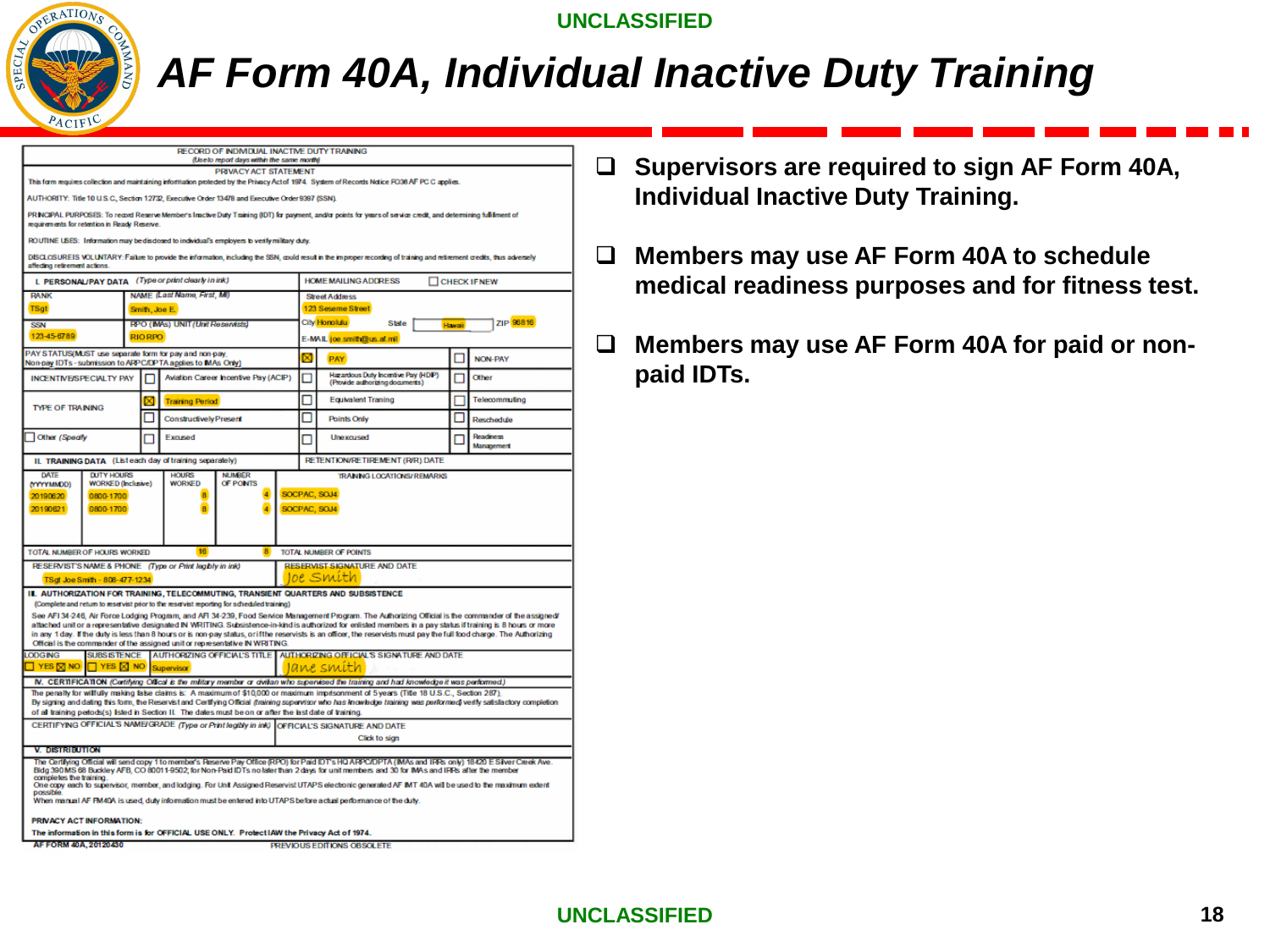

❑ **EPRs are due biennially**, or every two years. Effective May 2015, all enlisted reports, Air Force wide, will be required to be closed out on a Static Close Out Date (SCOD). See Static Closeout Dates below:

| <b>Static Close-out Date Chart for ARC Non-AGR. RANK SCOD</b> |                     |
|---------------------------------------------------------------|---------------------|
| SrA and Below                                                 | 31 Mar (Even years) |
| SSgt                                                          | 31 Jan (Odd years)  |
| TSgt                                                          | 30 Nov (Even years) |
| <b>MSgt</b>                                                   | 30 Sep (Odd years)  |
| <b>SMSgt</b>                                                  | 31 Jul (Even years) |
| <b>CMSgt</b>                                                  | 31 May (Odd years)  |

- ❑ **OPRs are due annually**, as long as the member has obtained a minimum of 16 points and 120 days of supervision during the rating period or one year from close out. A CRO also initiates an OPR as long as a minimum of 16 points and 120 days of supervision of training have been completed under the direct supervision of the rater.
- ❑ **IMA's Supervisors must ensure evaluations are completed and provided to SOJ1 30 days before the closeout date.**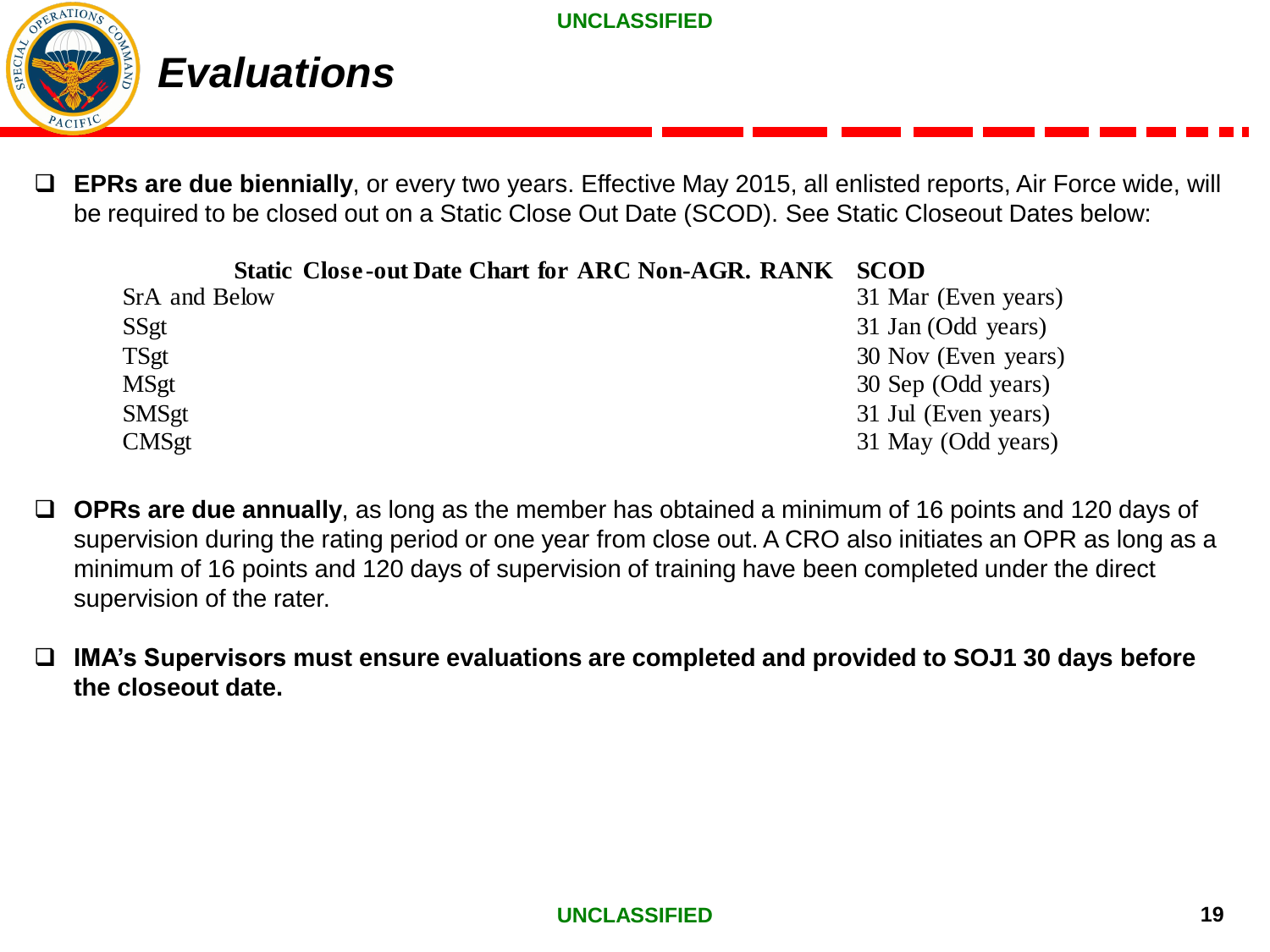

## *Enlisted Promotions*

- ❑ There are three methods for enlisted promotion: unit vacancy, Stripes for Exceptional Performers I (STEP I) and Stripes for Exceptional Performers II (STEP II). IMAs can qualify for any of the three processes. Contact the URC or Detachment with any questions concerning enlisted promotions.
- ❑ **Unit Vacancy Promotions.** The majority of IMA promotions are processed under the Unit Vacancy Promotion Program. Promotions occur monthly on the first day of the month. The URC forwards a roster of eligible IMAs to the Detachment commander. IMAs must be assigned as the primary incumbent of a position authorized at the next higher grade, meet all eligibility requirements, and be recommended by the unit commander.
- ❑ **Stripes for Exceptional Performers I (STEP I).** Under this program, IMA's who meet eligibility criteria can be considered for promotion to TSgt regardless of position or overage status. A SSgt may be considered for promotion to TSgt when they attain 16 years of satisfactory service.
- ❑ **Stripes for Exceptional Performers II (STEP II).** This program is designed to promote outstanding and well-deserving Airmen; IRs who have clearly demonstrated the potential to serve in the next higher grade and meet minimum eligibility requirements. A member can be promoted into the next higher grade of the billet assigned. Members eligible for consideration may be nominated by the IMA's unit commander for STEP II Board promotion consideration.
- ❑ Please adhere to deadlines, packages will not be submitted to RIO/Det 6 past the suspense date.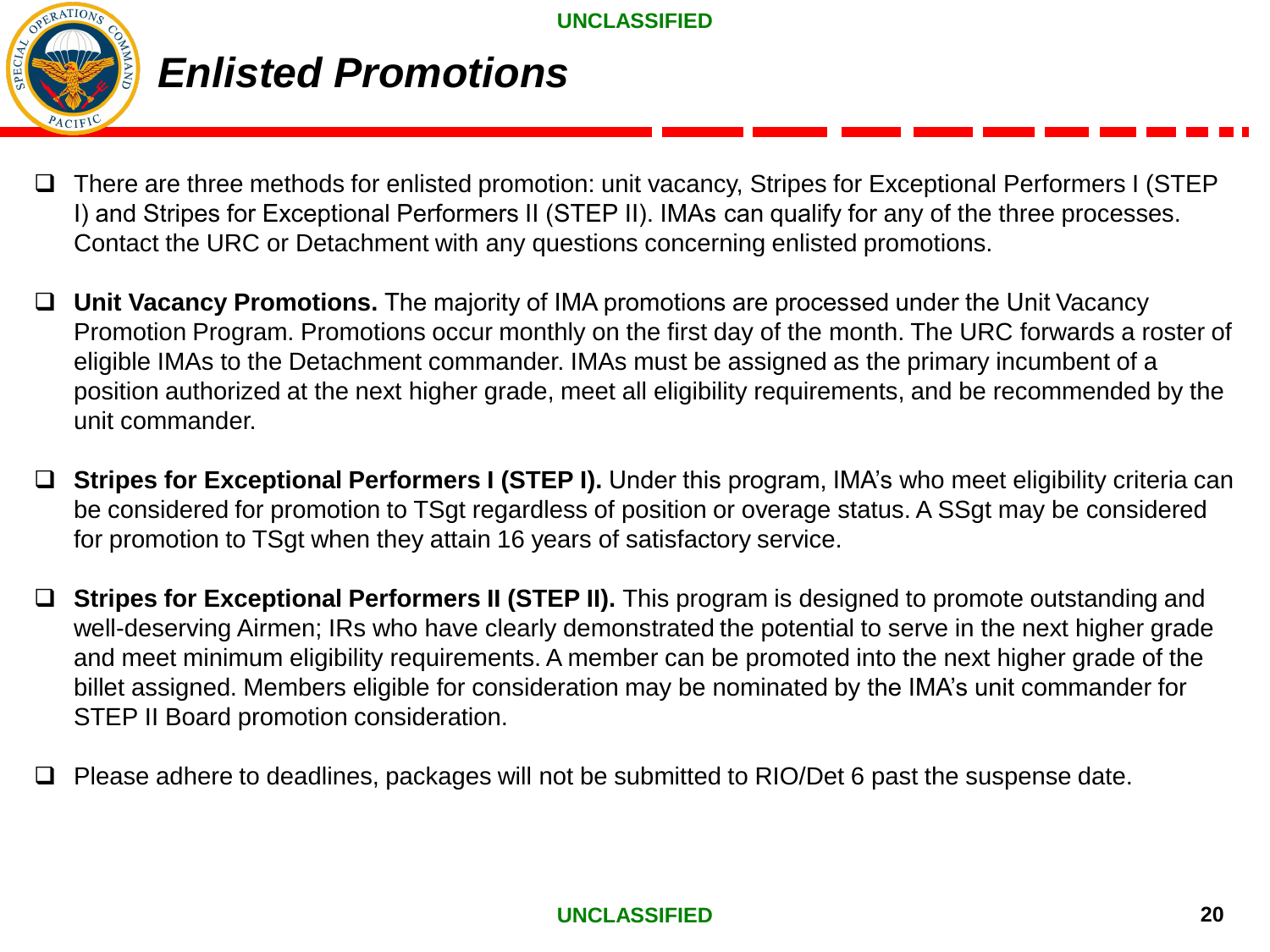

### *Officer Promotions*

- ❑ The reserve officer promotion system is based on the Reserve Officer Personnel Management Act (ROPMA), effective 1 October 1996. The action agency for officer promotions is the Reserve of the Air Force Selection Board Secretariat, HQ ARPC/PB. Commissioned officers are selected for promotion by central selection boards which evaluate records using the "whole person" concept.
- Mandatory Consideration. Officers eligible for mandatory consideration for promotion will receive a computerized Officer Pre-selection Brief (OPB). The OPB is a historical brief of the officer's career, developmental education, decorations, duty history, or point summary civilian educational record, etc. The OPB should be reviewed upon receipt, immediately reporting discrepancies to the appropriate agency. All reserve officers in active status, to include PIRR, are eligible for consideration for promotion if they meet the following criteria:
	- ❑ Must be on the Reserve Active Status List (RASL), the active duty list (ADL), or a combination of both for one year before the board convening date.
	- ❑ Remain in active status until the effective date of promotion.
	- ❑ **Meet the Date of Rank requirements shown below:**

| <b>For Promotion to</b> | Time in Grade |
|-------------------------|---------------|
| <b>First Lieutenant</b> |               |
| Captain                 |               |
| Major                   |               |
| Lieutenant Colonel      |               |
| Colonel                 |               |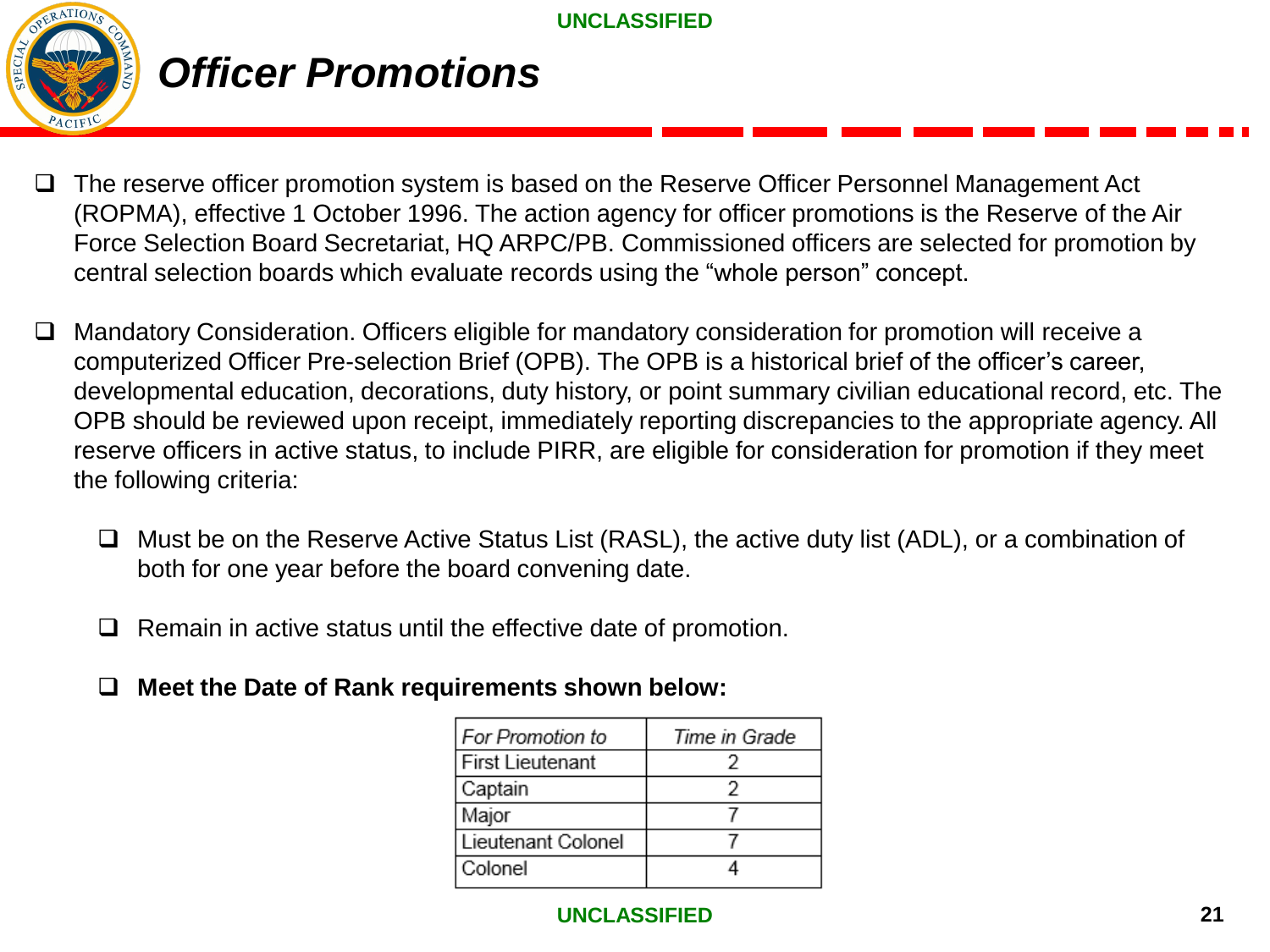

## *Reserve Officer Accelerated Promotion*

- ❑ An accelerated promotion process applies to Reserve of the Air Force officers. An officer on a promotion list as a result of selection for promotion by a AFR mandatory promotion board (I/APZ) or active duty selection board (10 U.S.C. Chapter 36), Special Board or SSB, may be promoted to fill a vacant position (10 U.S.C. Section 14308). This program does not apply to those selected on a Position Vacancy board. Promotions under this program maintain a balanced force by giving commanders the means to nominate exceptionally well-qualified candidates to promote in an accelerated manner (AFI 36-2504, chap 6, para 6.5).meet the following requirements:
	- ❑ **Selected for promotion to major, lieutenant colonel, or colonel by an I/APZ promotion board.**
	- ❑ **Have an outstanding record, with at least 50 participation points as of the most recent R/R year posted to the officer's retirement account.**
	- ❑ **Nominated by member's commander and endorsed by the senior rater in the rating chain.**
	- ❑ **Senior rater can request acceleration to take place at public release or Senate confirmation, whichever is later, as the pin on date, or any date prior to projected pin on.**
	- ❑ **Meets the eligibility criteria outlined by the** *Position* **Vacancy program (AFI 36-2504, ch 2).**
	- ❑ **Nominee must be the incumbent, not overage, of a valid, fully funded (for 1 year), higher graded position.**
	- Supervisor must submit the following to SOJ1 for processing:
		- ❑ **Bullet Background Paper**
		- ❑ **Request for Accelerated Promotion**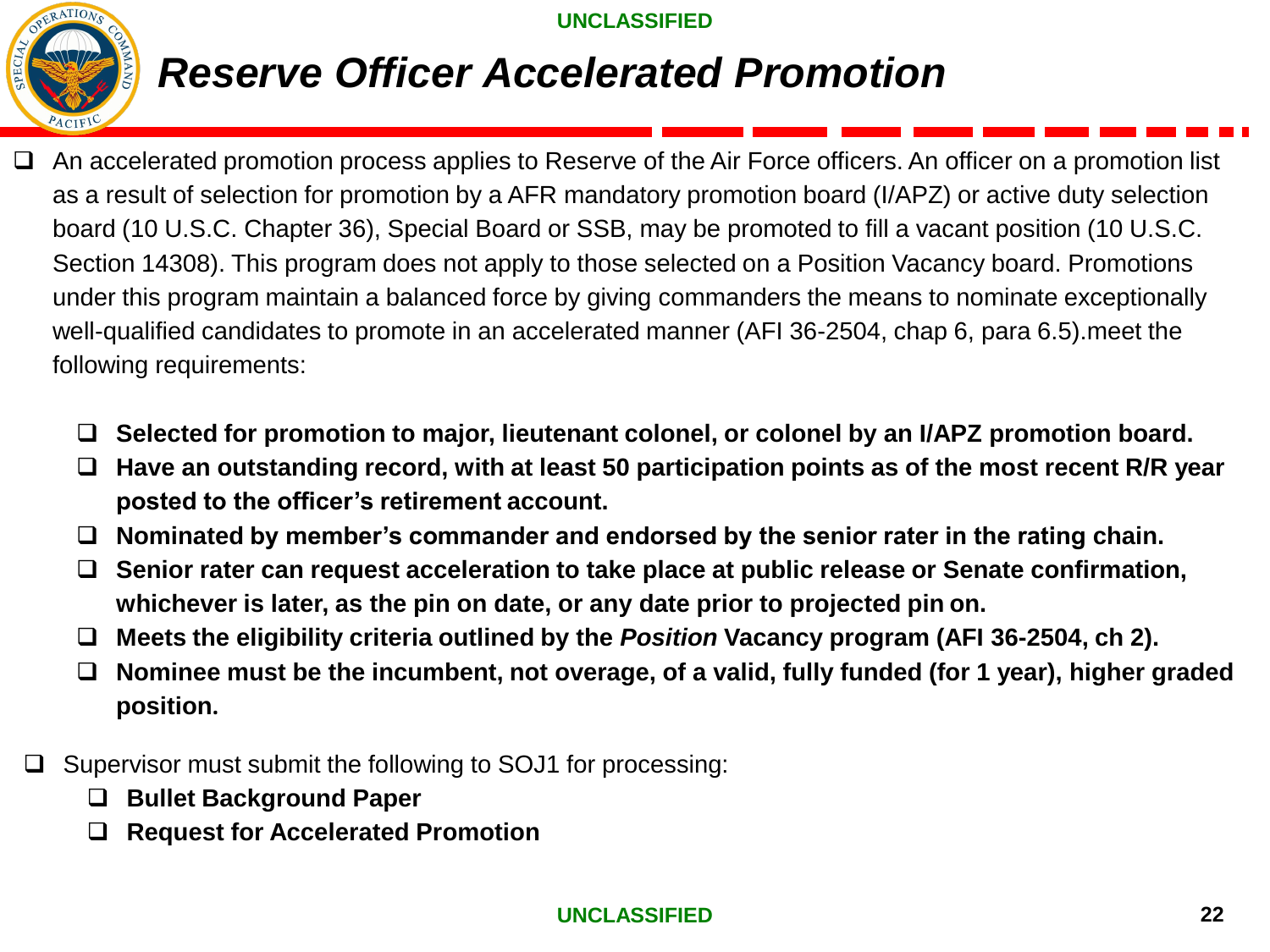

### **Participation**

A member's top priority is to complete all AT and IDTs within the Retention Retirement (R/R) and fiscal year. AT/IDTs must be scheduled before additional tours can be approved. Use the ARCNET Individual Readiness Detail Report when discussing the scheduling of AT/IDTs with supervisors to ensure readiness is maintained throughout the year. AT Orders published NLT 30 June each year. AT must be submitted in AROWS-R NLT 31 May each year; IDTs for the next FY are to be projected in UTAPS NLT 15 Aug each year.

#### **Medical**

Members are required to maintain AF medical standards. Members must complete Tri-Service Periodic Health Assessment Questionnaire (PHAQ) (Formerly AF Web HA). A member must be in a duty status to attend an appointment at an MTF.

### **Dental**

Annual requirement; currently can be seen by a civilian dentist; use DD Form 2813, 'Department of Defense Active Duty/Reserve/Guard/Civilian Forces Dental Examination', to document dental visit with civilian provider. NOTE: Every 3rd year IRs must be seen by a military dentist.

#### **Fitness**

Must complete every six months NLT the last day of the month (Once per year for those who score an excellent); fitness failure retests must test NLT 90 days from failure date; must be in a duty status when testing AT/IDT (pay or pts); may test at assigned unit.

### **Security Clearance**

Members must maintain necessary clearance. Periodic Review (PR) every 6 years for TS/SCI can be initiated within 60 days of clearance end date.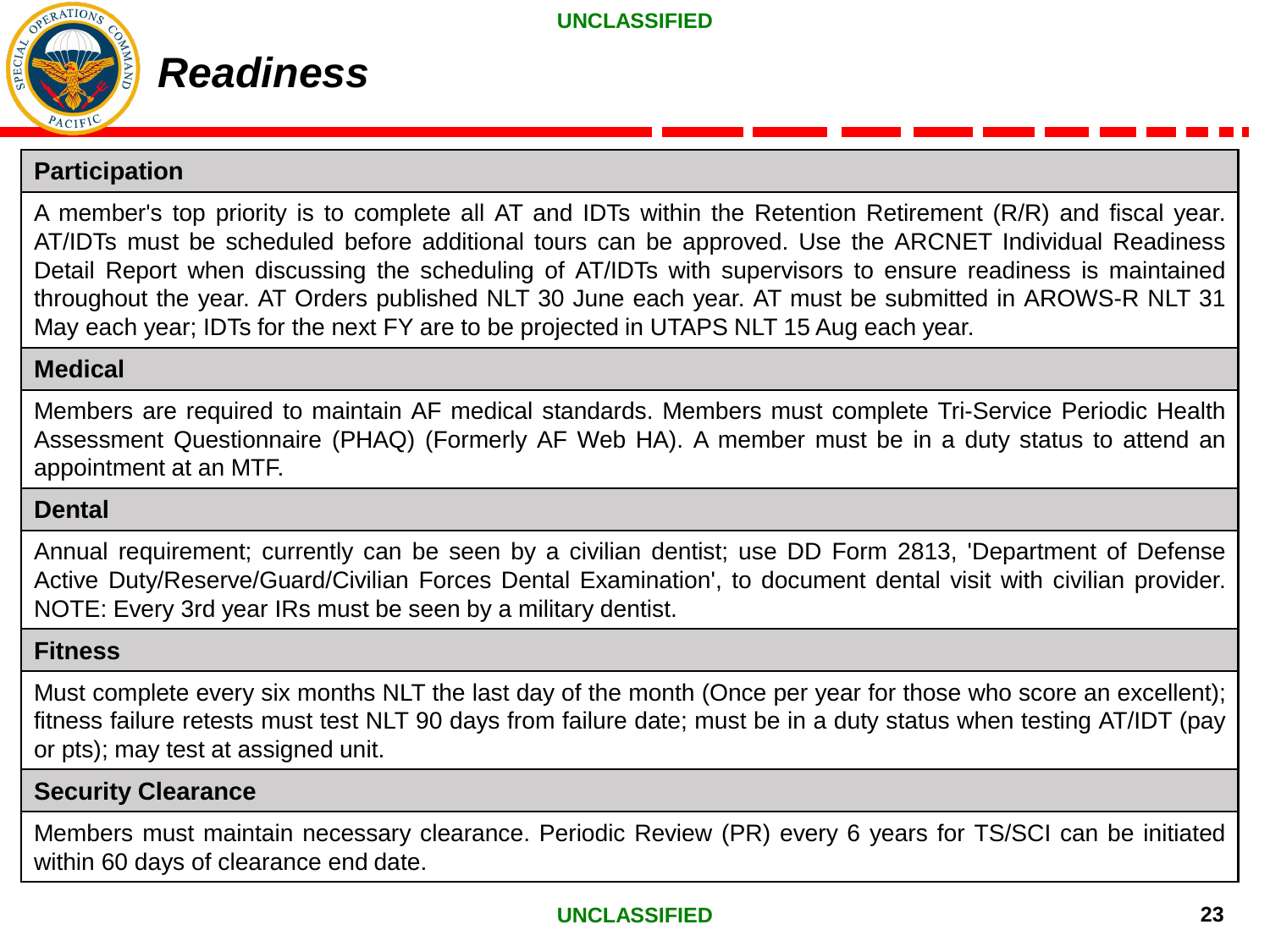

# *Readiness Report*

**Readiness Reports provide individual readiness details on the member. It is pulled at the end of the month.** 

# **Ready vs. Not Ready**

|                                                                                               |                                                                                            | Click here for details on interpreting this information            |
|-----------------------------------------------------------------------------------------------|--------------------------------------------------------------------------------------------|--------------------------------------------------------------------|
| Coneral Info                                                                                  |                                                                                            |                                                                    |
| Name<br>Overall Readiness<br><b>Duty Title</b><br>Det<br>Unit<br>MSD                          | C(5MS)<br>Fully Ready<br>FIRE PROTECTION SUPERINTENDENT<br>Det 4<br>0021 CIVIL ENGINEER SO | Mob Auth<br>Position #<br><b>DAS</b><br>Office Syndici<br>Location |
| <b>HYT</b><br>ETS:                                                                            | 4/1/2015<br>6/19/2015                                                                      | DAVA .<br><b>DAVI</b><br><b>DANT-</b><br><b>DAVT</b>               |
| <b>Macked Houdness</b>                                                                        |                                                                                            |                                                                    |
| Overall IMFL Blakes<br>Actions Needed                                                         | <b>Fully Ready</b>                                                                         | <b>DLC Status</b>                                                  |
| HRRPHA                                                                                        |                                                                                            |                                                                    |
| <b>HRR Status</b><br>Lost PHA Date<br><b>NRR Source</b>                                       | Green<br>01 Nov 2012<br>PMR                                                                | Dental Status<br>Dental Class<br>Dental Date<br>Dental Source      |
| <b>Burnancration</b>                                                                          |                                                                                            |                                                                    |
| Irremon States<br>brenun, Seurca                                                              | Green<br>PMR                                                                               | Lidi Stüfus<br>Lab Senator                                         |
| <b>Filters Readmost</b>                                                                       |                                                                                            |                                                                    |
| Fitness Status<br>Next Due Date                                                               | Excellent (Exp<90)<br>31 Jan 2013                                                          |                                                                    |
| Security Clearance Readingss                                                                  |                                                                                            |                                                                    |
| Security Status<br>Date Invest, Compl.<br>Years Valid<br>SAR of Perchan<br>Cloorance Assorded | <b><i>Validition</i></b><br>19 Feb 2009<br>10<br>е<br><b>SECRET</b>                        |                                                                    |

| <b>ARCHet</b>                      |                             | <b>Individual Readiness Detail</b>                       |
|------------------------------------|-----------------------------|----------------------------------------------------------|
|                                    |                             | Click have for details on interpreting this information. |
| General Info.                      |                             |                                                          |
| Name                               | TH J (SSG)                  | Mob Auth                                                 |
| Overall Readiness                  | <b>WARRING</b>              | Position #                                               |
| <b>Duty Title</b>                  | <b>COMPANY FIRE GIFTOER</b> | PAS                                                      |
| Det                                | Detit                       | Office System                                            |
| Link:                              | 0021 CIVIL ENGINEER SO      | Location                                                 |
| <b>NSD</b>                         | 9/1/2034                    | <b>DAVA</b>                                              |
| HYT                                |                             | DAVL                                                     |
| ETS                                | 10/22/2015                  | DAVP                                                     |
|                                    |                             | DAVT                                                     |
| <b>Mades Rastross</b>              |                             |                                                          |
| Oweal IMR States                   | News Attention              | DLC Statis                                               |
| <b>Actions Needed</b>              |                             |                                                          |
| <b>HRR/PHA</b>                     |                             |                                                          |
| <b>HRR Status</b>                  | Great                       | Dental Status                                            |
| Last PHA Date                      | 15 May 2012                 | Derald Class                                             |
| HRR Bource                         | PMR:                        | Derail Date                                              |
|                                    |                             | Derital Source                                           |
| immunization-                      |                             |                                                          |
| Immun, Status                      | Yellow                      | Lab Status                                               |
| Immun. Source                      | <b>PIMR</b>                 | <b>Lab Source</b>                                        |
| <b>Fitness Readness</b>            |                             |                                                          |
| <b>Fitness Status</b>              | <b>Installmental</b>        |                                                          |
| Next Clue Date                     | 31. Apr 2012                |                                                          |
| <b>Security Clearance Readment</b> |                             |                                                          |
| Security Status                    |                             |                                                          |
| Date Invest Compl.                 | 21 May 2001                 |                                                          |
| Years Valid                        | tà                          |                                                          |
| SAR of Position                    | ε                           |                                                          |
| Clossance Awarded                  | SECRET                      |                                                          |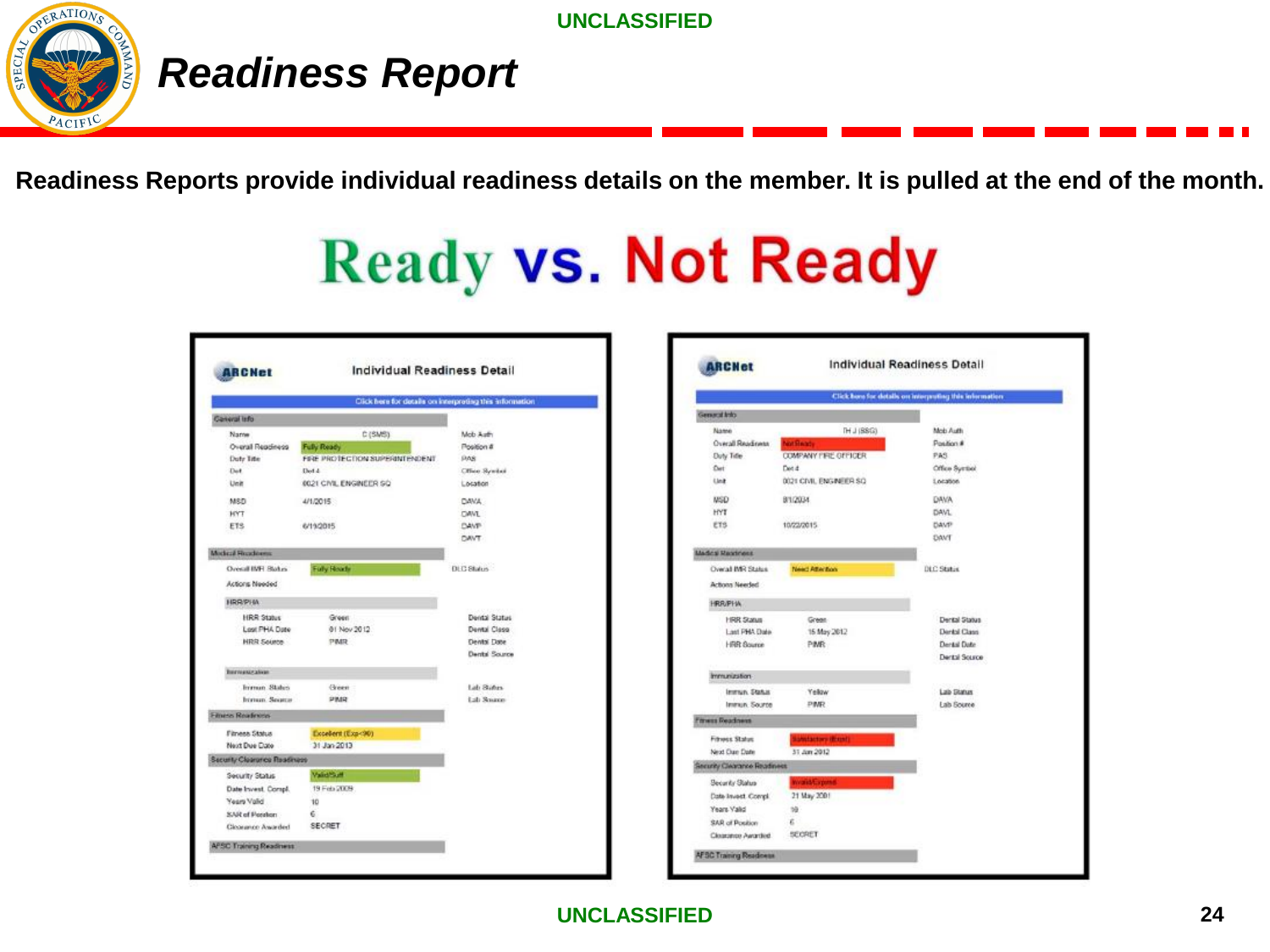

### *Overdue Readiness Report*

| <b>ARCHet</b>                      | Individual Readiness Detail  |                                                          |  |  |  |  |
|------------------------------------|------------------------------|----------------------------------------------------------|--|--|--|--|
|                                    |                              | Click have for details on interpreting this information: |  |  |  |  |
| General Into                       |                              |                                                          |  |  |  |  |
| Name                               | TH J (BSG)                   | Mob Auth                                                 |  |  |  |  |
| Overall Readment                   | <b>Not Receive</b>           | Position #                                               |  |  |  |  |
| Doly Tifle                         | <b>COMPANY FIRE GITTIGER</b> | PAS                                                      |  |  |  |  |
| Det                                | Det 4                        | Office System                                            |  |  |  |  |
| Link                               | 0021 CIVIL ENGINEER SQ       | Location.                                                |  |  |  |  |
| <b>NSD</b>                         | 8/1/2034                     | <b>DAVA</b>                                              |  |  |  |  |
| HYE                                |                              | DAVL.                                                    |  |  |  |  |
| E15                                | 10/22/2015                   | <b>DAVP</b>                                              |  |  |  |  |
|                                    |                              | DANT                                                     |  |  |  |  |
| <b>Medical Meatingss</b>           |                              |                                                          |  |  |  |  |
| Overall IMR Status                 | Need Attention               | <b>DLC Status</b>                                        |  |  |  |  |
| Actions Needed                     |                              |                                                          |  |  |  |  |
| <b>HRR/PHA</b>                     |                              |                                                          |  |  |  |  |
| HRR Status                         | Green-                       | Dental Status                                            |  |  |  |  |
| Lost PHA Date                      | 15 May 2012                  | <b>Eleribal Class</b>                                    |  |  |  |  |
| <b>HRR Source</b>                  | PIMR.                        | Dental Date                                              |  |  |  |  |
|                                    |                              | <b>Dental Source</b>                                     |  |  |  |  |
| Immunization                       |                              |                                                          |  |  |  |  |
| Immun. Status                      | Yellow                       | Lab Status                                               |  |  |  |  |
| Immun. Source                      | PMR                          | Lab Source                                               |  |  |  |  |
| <b>Tivess Readness</b>             |                              |                                                          |  |  |  |  |
| Frimess Status                     | Litted actory (Risgid)       |                                                          |  |  |  |  |
| Next Club Date                     | 31 Jan 2012                  |                                                          |  |  |  |  |
| <b>Security Clearance Readment</b> |                              |                                                          |  |  |  |  |
| Security Status                    |                              |                                                          |  |  |  |  |
| Cole Invest Compi                  | 21 May 2001                  |                                                          |  |  |  |  |
| Years Valid                        | тà                           |                                                          |  |  |  |  |
| SAR of Position                    | £.                           |                                                          |  |  |  |  |
| Clearance Awarded                  | SECRET                       |                                                          |  |  |  |  |

- ❑ Overdue Readiness Reports will be provided to the member and supervisor at the end of the month.
- ❑ URC will initiate involuntary reassignment to the **Inactive Reserve for members who do not provide SOJ1 with an status update by the suspense date**.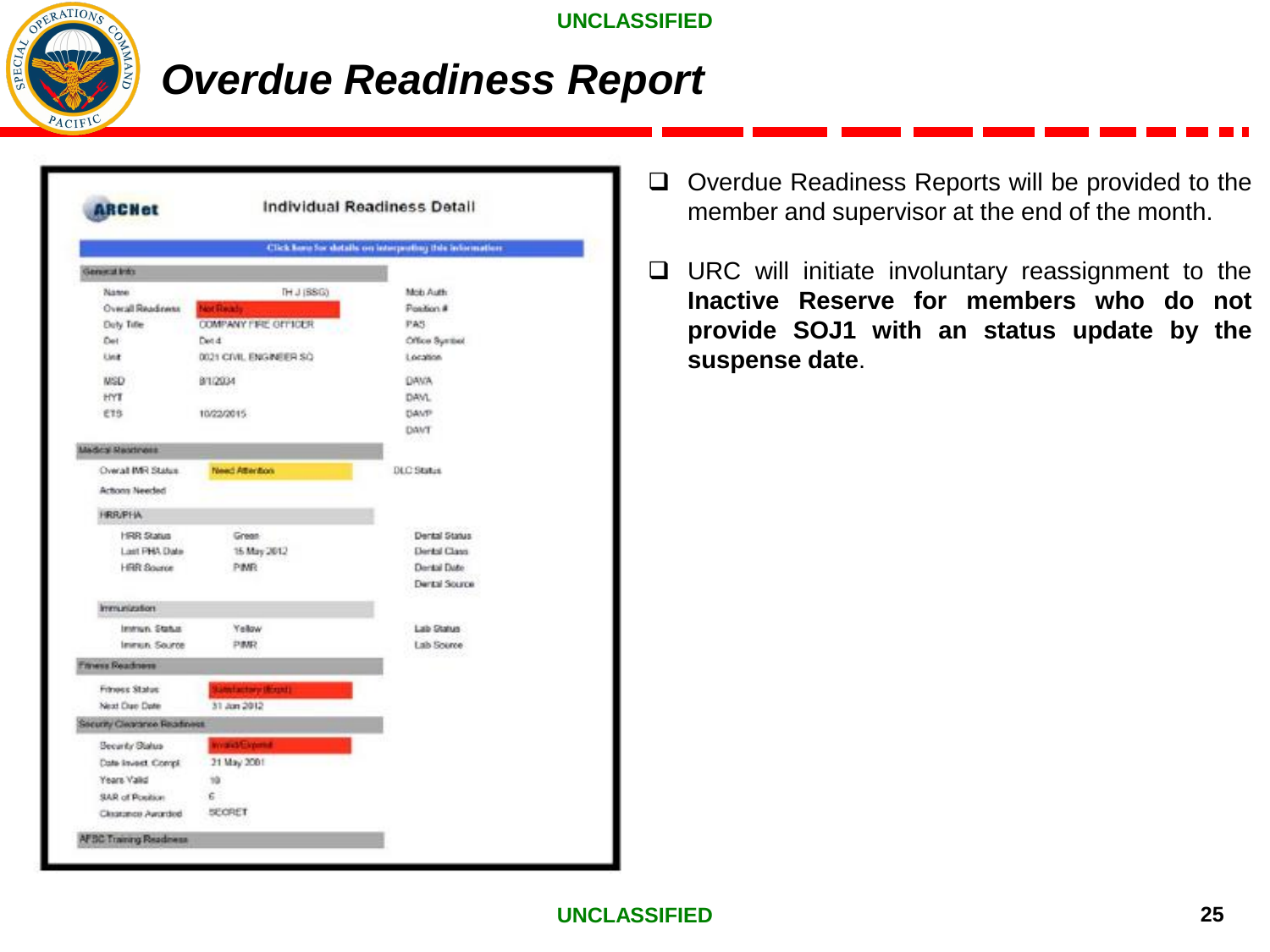

# *Military Personnel Appropriation (MPA) Request*

- ❑ MPA days are used to support the Active Component missions.
- ❑ **SOCOM is responsible for allocating MPA days to SOCPAC.**
- $\Box$  The active component is responsible for managing and validating MPA man-day requests, requirements, forecasts, and usage.
- ❑ IMA's Readiness must be green and have the current FY AT scheduled in AROWS-R and the current FY IDTs scheduled in UTAPS before MPA is approved.
- ❑ SOCOM only funds base pay, BAH, BAS, and COLA. Any additional funds, must come from requesting directorate or the member.
- ❑ MPA days are requested via SIPR as a MPA **Data Call around February prior to the FY.**  Supervisors are required to provide:
	- ❑ Requirement Description
	- ❑ Justification
	- ❑ Impact
- ❑ **Emergent Requests or a request that was not annotated in the Data Call**, may be requested anytime throughout the FY. Supervisors are required to provide:
	- ❑ Member Name/Rank
	- ❑ Requirement Description
	- ❑ Justification
	- ❑ Impact
	- Duty Dates